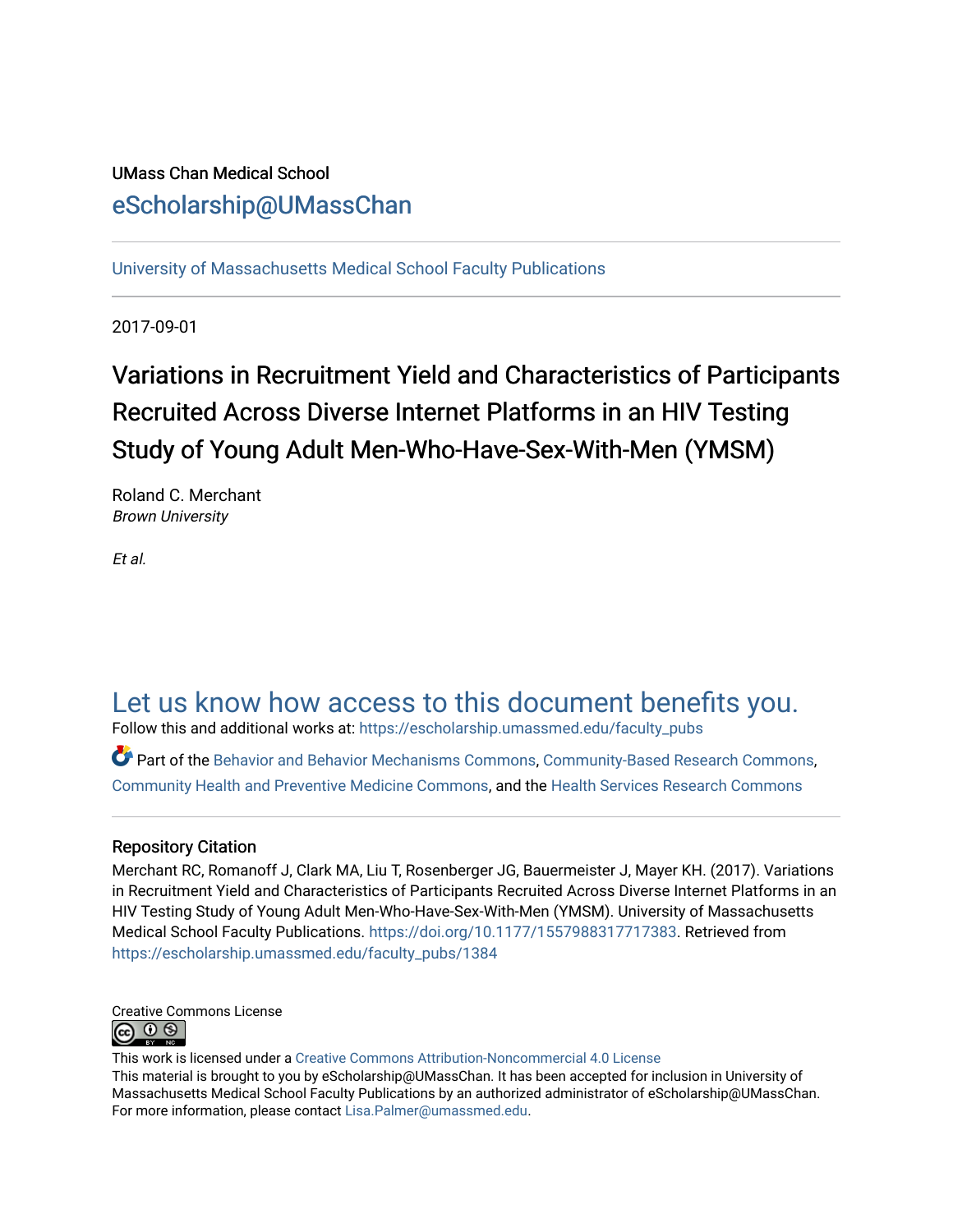## **Variations in Recruitment Yield and Characteristics of Participants Recruited Across Diverse Internet Platforms in an HIV Testing Study of Young Adult Men-Who-Have-Sex-With-Men (YMSM)**

https://doi.org/10.1177/1557988317717383 DOI: 10.1177/1557988317717383 American Journal of Men's Health 2017, Vol. 11(5) 1342–1357 © The Author(s) 2017 Reprints and permissions: [sagepub.com/journalsPermissions.nav](https://us.sagepub.com/en-us/journals-permissions) [journals.sagepub.com/home/ajmh](https://journals.sagepub.com/home/ajmh)

**SSAGE** 

Roland C. Merchant, MD, MPH, ScD<sup>1</sup>, Justin Romanoff, MA<sup>2</sup>, Melissa A. Clark, PhD<sup>3</sup>, Tao Liu, PhD<sup>2</sup>, Joshua G. Rosenberger, PhD<sup>4</sup>, **Jose Bauermeister, MPH, PhD** $^5$ **, and Kenneth H. Mayer, MD** $^6$ 

#### **Abstract**

The Internet is a commonly used medium for recruiting geographically dispersed, smaller populations quickly, such as young adult men-who-have-sex-with-men (YMSM). One approach to improve reach and representativeness is to employ multiple Internet platforms to recruit this hard-to-reach population. The utility of this approach has not been studied adequately, and its impact on the study sample recruited is not yet known. Using data from a study of 18- to 24-year-old HIV-uninfected, Black, Hispanic, and White United States (US) YMSM, this investigation compared advertising and enrollment metrics and participant characteristics of those recruited across Internet platforms. Of the 2,444 participants, their median age was 22 years old; 21% were Black, 37% Hispanic, and 42% White; 90% had been tested for HIV at least once in their life; and 87% reported prior condomless anal intercourse (CAI) with another man. There were noticeable differences across platforms in the number of people accessing the study website, meeting study eligibility requirements, consenting to participate, consenting to participate per day of advertising and per click, as well as costs of advertising per consented participant. Participants recruited also varied across platform by race/ ethnicity, geographic area of residence in the US, health-care insurance status, years of formal education, history of HIV testing, and CAI by partner type and sexual positioning. The investigation results indicate that the Internet platforms used for recruitment significantly impact not only enrollment but also diversity and characteristics of the sample obtained and consequently, the observations and conclusions rendered.

#### **Keywords**

risk behaviors, behavioral issues, health screening, HIV/AIDS, gay, special populations, research

Received February 27, 2017; revised May 10, 2017; accepted May 15, 2017

The Internet is a medium commonly employed for recruiting harder-to-reach, geographically dispersed, smaller populations quickly (e.g., young adult men-whohave-sex-with-men [YMSM]). Internet-based recruitment has the advantages of ubiquity of the Internet across society, low costs, presence of websites designed for specific populations (e.g., sex seeking), and ability to enroll participants in a shorter time period than some other strategies. Internet recruitment strategies are in constant flux due to continuous changes in Internet platforms over time, varying popularity of social networking sites, and dissimilar recruitment abilities and advertisement

policies across platforms. In addition, methodological limitations may threaten the internal and external validity of Internet-based studies, such as the recruitment methods utilized and low participation rates. Moreover, best practices on Internet-based research methodology have yet to be established. These and other concerns can affect the conclusions of studies of significant public health importance, such as investigations on HIV/AIDS among YMSM.

For studies that aim to recruit YMSM, there is no national database or registry from which to draw a randomly selected representative sample, nor is there a

 $\circledcirc$   $\circledcirc$ Creative Commons Non Commercial CC BY-NC: This article is distributed under the terms of the Creative Commons Attribution-NonCommercial 4.0 License (http://www.creativecommons.org/licenses/by-nc/4.0/) which permits non-commercial use, reproduction and distribution of the work without further permission provided the original work is attributed as specified on the SAGE and Open Access pages (https://us.sagepub.com/en-us/nam/open-access-at-sage).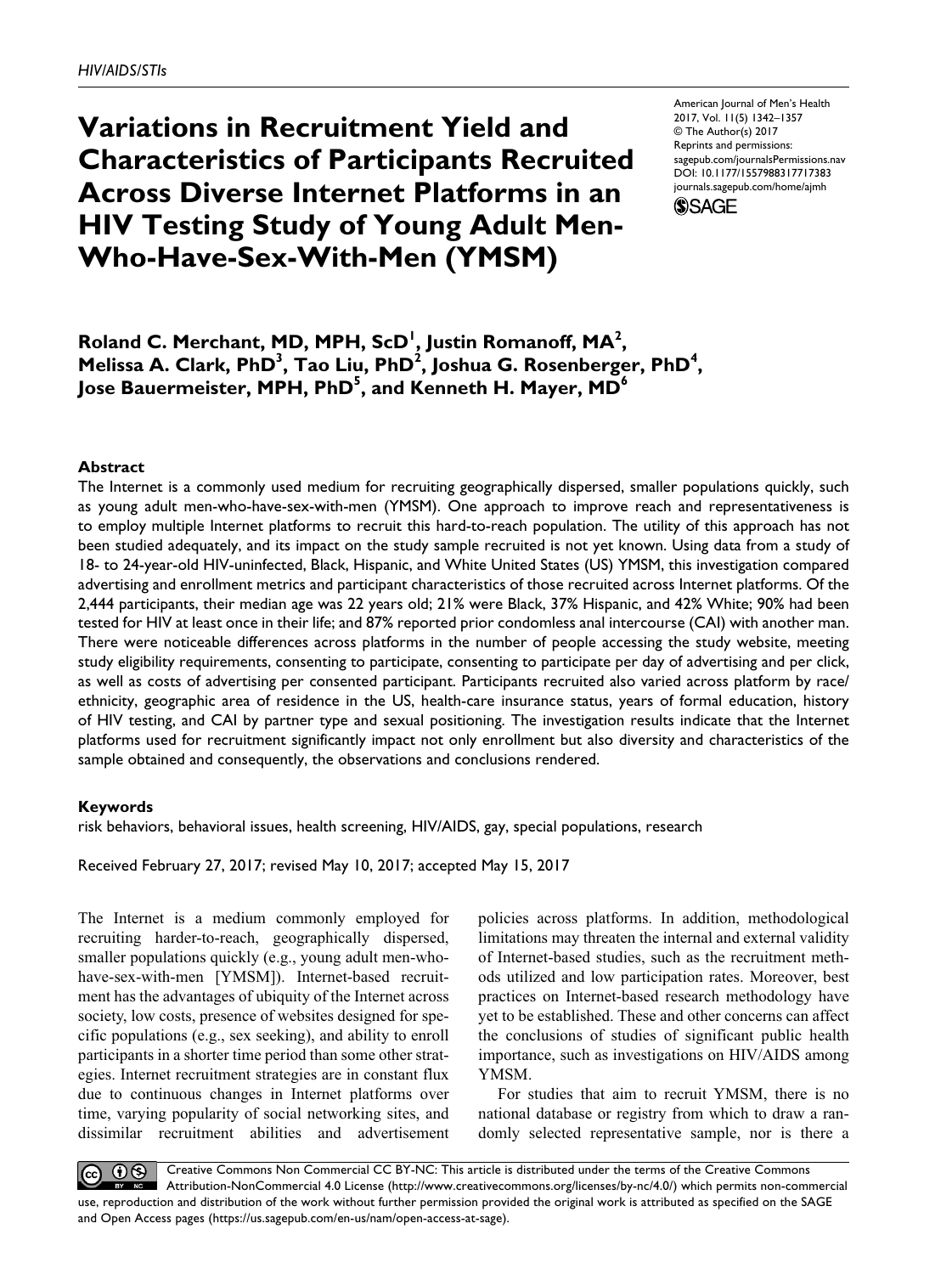perfect method of assuring external validity of the sample obtained. Internet platforms may differ by mode of delivery (web-based vs. app-based), cater to different audiences (e.g., by sociodemographic characteristics and/or interests), and have different functions in YMSM lives (e.g., socializing vs. purely sex seeking). Thus, relying on a single platform for recruitment may create unintentional selection bias and lack of representativeness in a research study. One approach to improve reach, diversity, and representativeness is to employ multiple Internet platforms for recruitment. The utility of this approach has not been studied adequately, and its impact on the composition of the study sample recruited as well as on study results and conclusions is not yet known. Knowing the variations across platforms of participants recruited is imperative in assisting researchers investigating important public health topics and choosing platforms for Internet-based recruitment, and this informs efforts to improve Internet-based research methods.

This team of researchers recently completed an Internet-based study that aimed to understand YMSM HIV testing history and sexual risk-taking behaviors (Merchant R. C., 2017) HIV-uninfected Black, Hispanic, and White YMSM (18 to 24 year-olds) from across the United States were recruited specifically for that study because they are disproportionately affected by HIV in the United States (US) and collectively form a population for whom interventions are needed to reduce HIV acquisition. The objective of the current investigation reported in this manuscript was to examine the impact of using the multiple Internet platforms chosen for the parent study to recruit these YMSM in regard to recruitment, retention, and participant characteristics. To address knowledge deficits regarding recruitment and retention patterns among YMSM recruited online, the first objective was to compare advertising and enrollment metrics (e.g., time to recruit, clicks, costs) across Internet platforms used in the parent study. The second objective was to compare demographic characteristics, HIV testing history, and HIV sexual risk-taking behaviors of participants recruited across these platforms. The

third objective was to learn if variations in participant characteristics of those recruited and the homogeneity of the sample by race/ethnicity varied by Internet platform. The ultimate aim of this investigation was to assess how the choice of Internet platform affects the participant population and data obtained so that best practices on Internet-based research involving YMSM and other groups eventually can be developed to improve and inform the quality of research methodology.

#### **Method**

#### *Study Design*

This investigation was a secondary analysis of enrollment and questionnaire responses from an anonymous, Internet-based survey of Black, Hispanic, and White YMSM recruited across multiple Internet platforms between August 2014 and December 2014. Data were collected as part of a larger parent study of the HIV testing histories and opinions about HIV testing methods of 18- to 24-year-old Black, Hispanic, and White YMSM (Merchant R. C., 2017). The hospital's institutional review board approved the study.

#### *Participant Recruitment*

A variety of general and MSM-specific social media and other Internet platforms was chosen as venues for study recruitment for the parent study based on the popularity, target audiences, cost, advertising availability, and technical capabilities of these platforms. Participants were recruited from the Internet platforms Bender, BGCLive, Facebook, Grindr, Growlr, Pinterest, and Reddit (Table 1). Recruitment strategies varied by platform capabilities, which included targeted advertisements, pop-up advertisements, banner advertisements, and postings. The recruitment strategies included brief information about the study and a link to the study website where potential participants could receive more information. Recommended techniques (Pequegnat et al., 2007) were followed to reduce fraudulent recruitment. Participants were offered a lottery

#### **Corresponding Author:**

Email: [rmerchant@lifespan.org](mailto:rmerchant@lifespan.org)

<sup>1</sup> Department of Emergency Medicine and Department of Epidemiology, Alpert Medical School and the School of Public Health, Brown University, Providence, RI, USA

<sup>2</sup> Department of Biostatistics, Center for Statistical Sciences, Brown University School of Public Health, Providence, RI, USA

<sup>&</sup>lt;sup>3</sup>Department of Quantitative Health Sciences and Center for Health Policy and Research, University of Massachusetts Medical School, Worcester, MA, USA

<sup>4</sup> Department of Biobehavioral Health, Pennsylvania State University, University Park, PA, USA

<sup>&</sup>lt;sup>5</sup>Department of Family and Community Health, School of Nursing, University of Pennsylvania, Philadelphia, PA, USA

<sup>&</sup>lt;sup>6</sup>Fenway Health, Beth Israel Deaconess Medical Center/Harvard Medical School, Boston, MA, USA

Roland C. Merchant, MD, MPH, ScD, Department of Emergency Medicine, Rhode Island Hospital, 593 Eddy Street, Claverick Bldg., Providence, RI 02903, USA.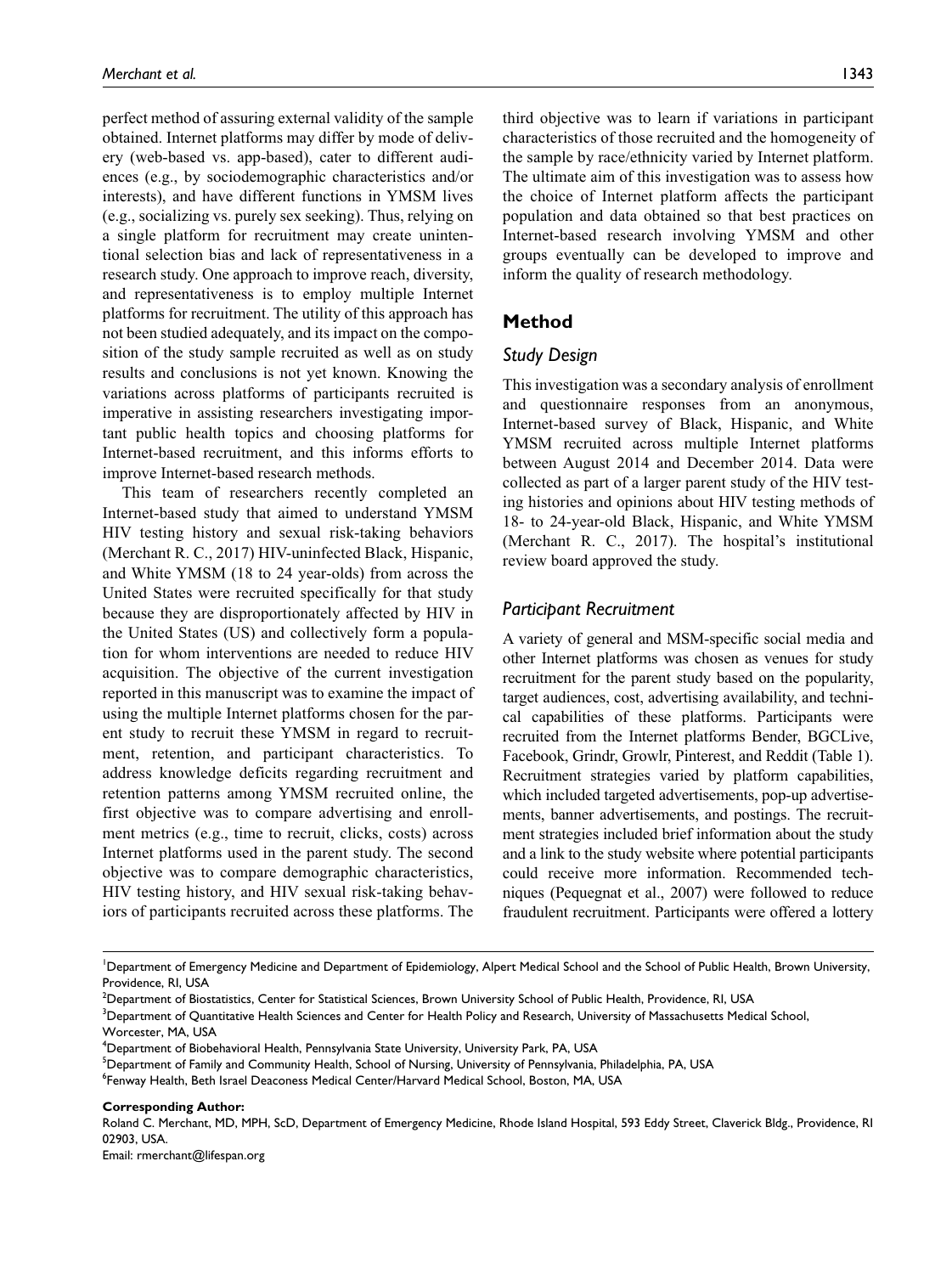|                            | Table I. Descriptions of Internet Platforms.                                                                                                                                                                  |                                                                                                                                                               |                                                                                                                  |                                                                                                |                                                                                                |                                                                  |                                                                  |
|----------------------------|---------------------------------------------------------------------------------------------------------------------------------------------------------------------------------------------------------------|---------------------------------------------------------------------------------------------------------------------------------------------------------------|------------------------------------------------------------------------------------------------------------------|------------------------------------------------------------------------------------------------|------------------------------------------------------------------------------------------------|------------------------------------------------------------------|------------------------------------------------------------------|
|                            | <b>Bender</b>                                                                                                                                                                                                 | <b>BGCLive</b>                                                                                                                                                | Facebook                                                                                                         | Grindr                                                                                         | Growlr                                                                                         | Pinterest                                                        | Reddit                                                           |
| <b>Description</b>         | Enables communication with men<br>interested in dating men                                                                                                                                                    | Enables communication Enables<br>with gay, bisexual, and<br>transgender Black and<br>Latino men                                                               | communication<br>with friends                                                                                    | interested in men<br>communication<br>with men<br>Enables                                      | communication<br>with gay bears<br>Enables                                                     | Enables sharing<br>of media<br>content                           | aggregated social<br>Enables sharing of<br>news                  |
| Type                       | Geosocial networking                                                                                                                                                                                          | Social networking                                                                                                                                             | Social networking                                                                                                | networking<br>Geosocial                                                                        | networking<br>Geosocial                                                                        | bookmarking<br>Social                                            | Social bookmarking                                               |
| Device(s)                  | Mobile                                                                                                                                                                                                        | Mobile/website                                                                                                                                                | Mobile/website                                                                                                   | Mobile                                                                                         | Mobile                                                                                         | Mobile/website Mobile/website                                    |                                                                  |
| population<br>Target       | Gay, bisexual, and curious men<br>aged 18 years or older                                                                                                                                                      | transsexual men and<br>gay, bisexual, and<br>Black and Latino<br>women                                                                                        | Anyone aged 13<br>years or older                                                                                 | curious men aged<br>18 years or older<br>Gay, bisexual, and                                    | Bear MSM aged 18<br>years or older                                                             | Anyone aged 13 Anyone aged 13                                    | years or older years or older                                    |
| Free to use?               | Yes                                                                                                                                                                                                           | Yes                                                                                                                                                           | yes                                                                                                              | Уes                                                                                            | yes                                                                                            | Yes                                                              | yes                                                              |
|                            | Free features Create a profile, private messaging,<br>translation, filtered user searches,<br>personal identification number<br>built-in messaging language<br>profile tracking, four-digit<br>app protection | gay-/bisexual-themed<br>saving other profiles<br>chat rooms, stories,<br>private messaging,<br>discussion forum,<br>videos, friend list,<br>Create a profile, | newsfeed, games<br>status updates,<br>profile, private<br>personalized<br>messaging,<br>friend list,<br>Create a | private messaging,<br>searches, saving<br>Create a profile,<br>other profiles<br>filtered user | private messaging,<br>searches, saving<br>Create a profile,<br>other profiles<br>filtered user | Browse/submit/ Subscribe to<br>discuss pins<br>and pin<br>boards | discuss links and<br>browse/submit/<br>subreddits,<br>text posts |
| Paid version<br>available? | Yes (Bender X)                                                                                                                                                                                                | $\overline{\mathbf{c}}$<br>Z                                                                                                                                  | $\frac{1}{2}$                                                                                                    | Yes (Grindr Xtra)                                                                              | ż                                                                                              | $\frac{1}{2}$                                                    | $Y$ es                                                           |
| Paid features              | priority app support services, no<br>profile, making photos private,<br>sending longer length videos,<br>additional photos to your<br>Saving photos and videos,<br>advertisements                             | ₹<br>z                                                                                                                                                        | ≸                                                                                                                | Display more users,<br>user searches, no<br>advanced filtered<br>advertisements                | ≨                                                                                              | ≸                                                                | advertisements<br>browsing, no<br>Advanced                       |

Note. MSM = men who have sex with men; NA = not applicable. Note. *MSM = men who have sex with men; NA = not applicable.*

 $\mathsf{I}$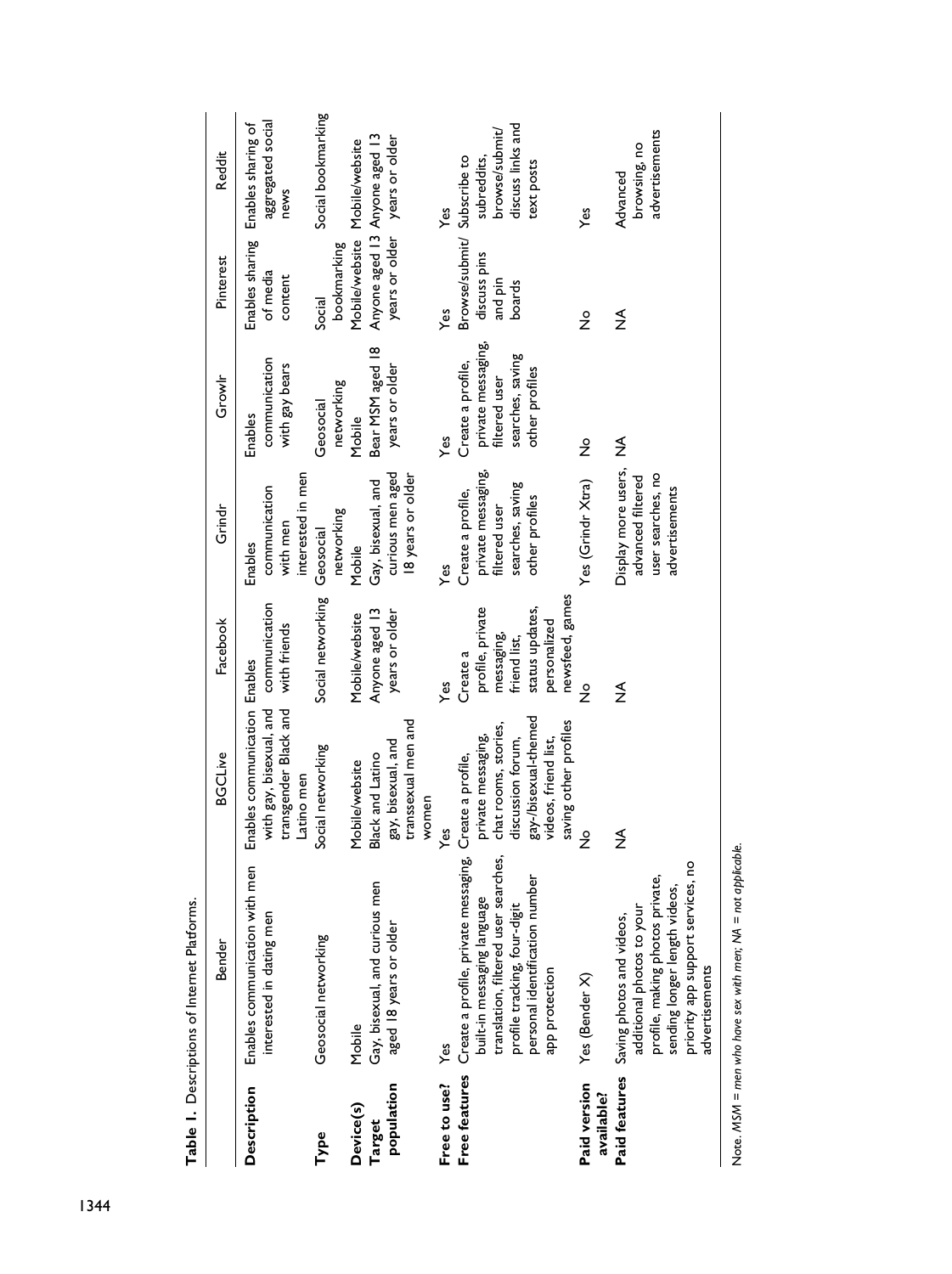

**Figure 1.** Recruitment, eligibility, consent and completion of survey as a function of accessing study website by Internet platform.

for a limited number of \$100 gift cards to an online store as an incentive.

#### *Study Protocol*

After accessing the study website, potential participants answered questions to verify their study eligibility. Eligible participants were 18- to 24-year-old men who self-identified as Black, Hispanic, or White; communicated in English or Spanish; currently living within the 50 states or Washington, DC; ever had anal intercourse with another male; and had never received an HIV-positive test result. Participants who provided consent were asked about their demographic characteristics, HIV testing history, and sexual HIV risk-taking behaviors. Study questionnaires were derived from prior research and evaluated through cognitive-based assessments and pilot testing, as described previously (Merchant R. C., 2017). Participants completed the questionnaire sequentially and could not skip sections. However, they could respond with "don't know" or "refuse to answer," or drop out of the study at any time, which resulted in a small amount of missing data.

#### *Data Analysis*

For the first objective, the following metrics were summarized for each Internet platform: days of recruitment, number who saw the advertisement (or equivalent), number of clicks on the advertisement; number who accessed the study website; number and percentage agreeing to be screened for study eligibility, study eligible or ineligible, consenting to participate in the study, remaining in the study through the final question on HIV sexual risk-taking, and dropping out; and the advertising costs for paid advertising (in US dollars). Recruitment was first compared as a function of those who accessed the study website, and then as a function of those agreeing to be screened and study eligible across Internet platforms using proportions with accompanying 95% Clopper-Pearson confidence intervals (CIs). The average cost per consent by Internet platform, the average number of consents per recruitment day, the average number of consents per advertisement click, and the proportion of users who consented after accessing the study website were calculated. Retention was measured as a function of those who completed the final question in the section about HIV sexual risk-taking among those who consented to participate. For the second objective, participant demographic characteristics, HIV testing history, and sexual HIV risktaking behaviors for those recruited were summarized using the sample mean or median along with corresponding 95% CIs or interquartile ranges (IQRs) in aggregate and by Internet platform. For the third objective, separate comparisons by racial/ethnic group were performed. Differences among those recruited across Internet platforms were assessed by comparing 95% CIs. Missing data were not imputed.

#### **Results**

#### *Recruitment, Retention, Yield, and Costs*

Of the 14,269 people who accessed the study website, 11,564 (81%) agreed to be screened for study eligibility; 3,020 (26%) of these were study eligible and 2,444 (81%) of those study eligible consented to participate (Figure 1). Figure 1 provides a comparison of recruitment as a function of those accessing the study website through each Internet platform. As shown, the number of people accessing the study website varied greatly across platforms,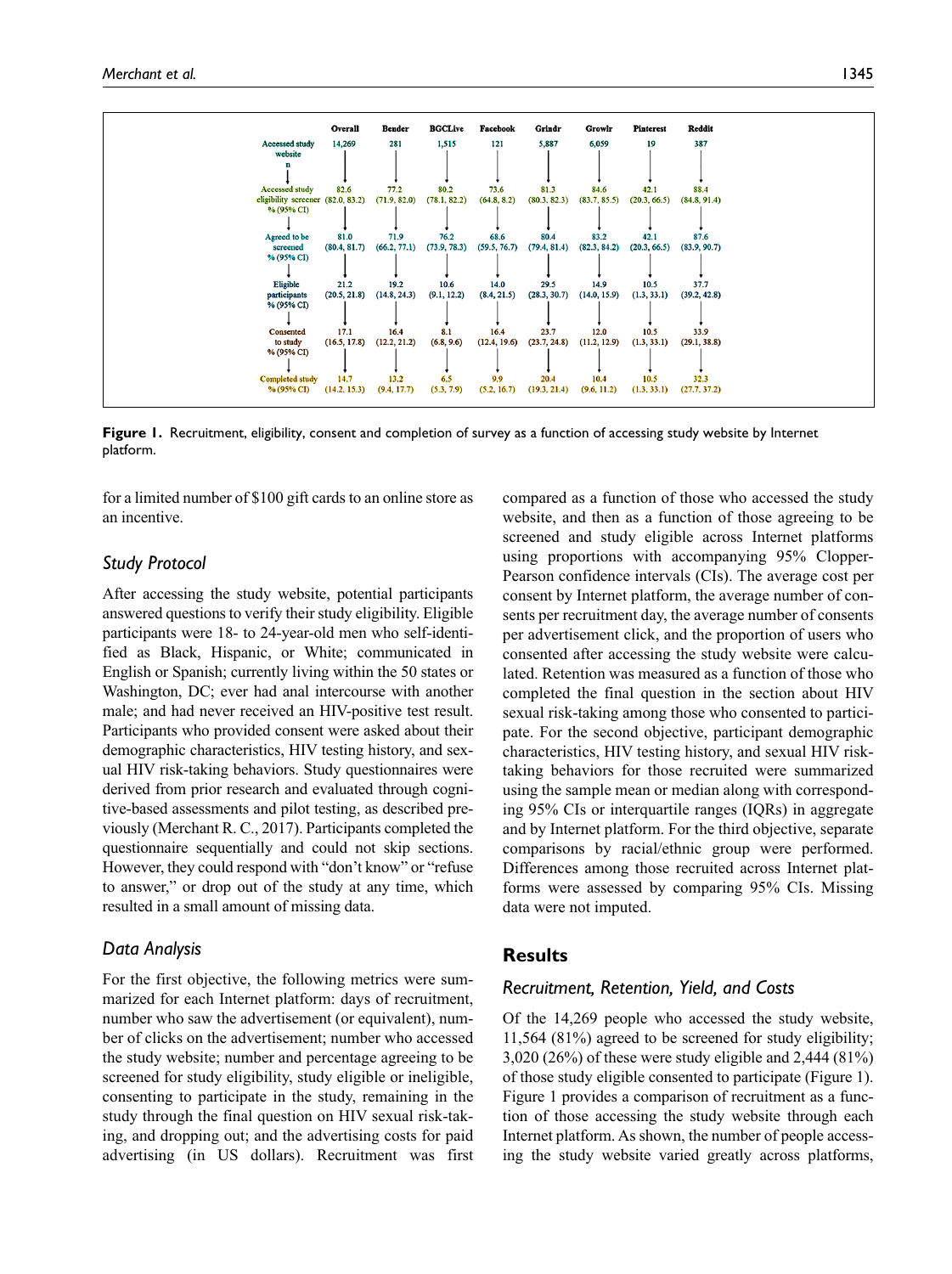while the proportion accessing the study eligibility screening questions was similar, except for Pinterest being significantly lower. Agreement to be screened was similar across most platforms, although proportions were slightly lower for some platforms and significantly lower for Pinterest. Study eligibility and consent to participate in the study as a function of accessing the Internet platforms varied considerably. The most common reasons for study ineligibility across platforms were age (43.5%) and selfreported HIV infection (10.4%), although study ineligibility reasons varied substantially across platforms (Table 2). When considering recruitment yield and completion as a function of those study eligible, Reddit and Grindr had higher proportions of eligible participants; in contrast, BGCLive and Pinterest had the lowest proportion of eligible participants (Supplemental Figure 1). Reddit users had the highest completion rate. Although the frequency varied across platforms, participants indicated using multiple other MSM-centric and general social media websites, including those also recruited for the study (Supplemental Table 1).

Table 3 depicts the yield and costs of recruitment across Internet platforms as a function of advertising reach. Nearly 40 times more Grindr users were reached compared to Growlr, yet similar numbers from these two social platforms accessed the study website. Accessing the study website from advertisements ranged from 4.3% (Bendr) to 41.3% (Grindr). Consents per day of advertising and per click were highest with Grindr. For the paid advertisements, costs per consent were highest for Facebook and lowest for Growlr. Supplemental Tables 2 to 5 provide additional detail about recruitment yield and cost when available for individual platforms.

#### *Participant Demographic Characteristics*

The median age of the 2,318 participants who completed the demographic characteristics section of the questionnaire was 22 years (IQR 20–23); 21% were Black, 37% Hispanic, and 42% White. Participants predominately were from the southern US, came from a medium or large city or surrounding suburb, had a primary care provider, had healthcare insurance, had either received or were in the process of obtaining a university degree, and did not live alone (Table 4). When comparing demographic characteristics of those recruited (excluding Pinterest's two participants) across Internet platforms, Reddit and Bendr had more White participants than Grindr and Growlr; BGCLive had more Black participants than all others; Growlr had more Hispanic participants than each site except Facebook; Growlr had more of those who lived in the western US than BGCLive and Grindr; Reddit had more individuals with health-care insurance than Bendr, BGCLive, Grindr, and Growlr; and Bendr had more individuals who had not completed high school or a general equivalency degree (GED) than Grindr, Growlr, and Reddit.

#### *HIV Testing History*

Among the 2,239 participants completing the HIV testing history questions, most had previously been tested for HIV, typically within the past 6 months and between 2 or 3 times per year (Table 5). In terms of differences in HIV testing history across platforms, Reddit participants less frequently had been ever tested for HIV than participants from BGCLive, Grindr, and Growlr; and BGCLive participants were more likely to have been tested within the past month than Reddit participants.

#### *Sexual HIV Risk-Taking Behaviors*

Of the 2,101 participants completing the sexual HIV risktaking questions, the majority of participants never had condomless intercourse with a woman while most previously had condomless anal intercourse (CAI) with a man, usually within the past 6 months (Table 6). Regarding differences in HIV sexual risk-taking across platforms, fewer Reddit participants ever had CAI than BGCLive, Grindr, and Growlr participants. Reddit participants had fewer main male sexual partners than Growlr, Grindr, and BGCLive participants. Supplemental Table 6 provides additional details about CAI HIV risk-taking behaviors by sexual positioning.

### *Differences in Participant Characteristics by Race/Ethnicity Across Internet Platforms*

Supplemental Tables 7 to 15 portray comparisons of participant demographic characteristics, HIV testing history, and HIV sexual risk-taking across Internet platforms. For Black YMSM, there were more participants from the western US for Growlr than BGCLive, and more nonblood donation testing for BGCLive than Grindr. For Hispanic YMSM, there were more participants from the southern US for Grindr than Growlr, yet more western US participants from Growlr than Grindr. For White YMSM, there were more northeastern US participants from Growlr than Grindr, yet more midwestern US participants from Growlr than Grindr; more college or graduate students or graduates from Grindr than Growlr; and more who had condomless intercourse with women from Growlr than Grindr and Bendr.

#### **Discussion**

This investigation provides several useful insights into Internet-based research, particularly for HIV-related studies among YMSM. The findings first demonstrate that choice of the Internet platform for recruitment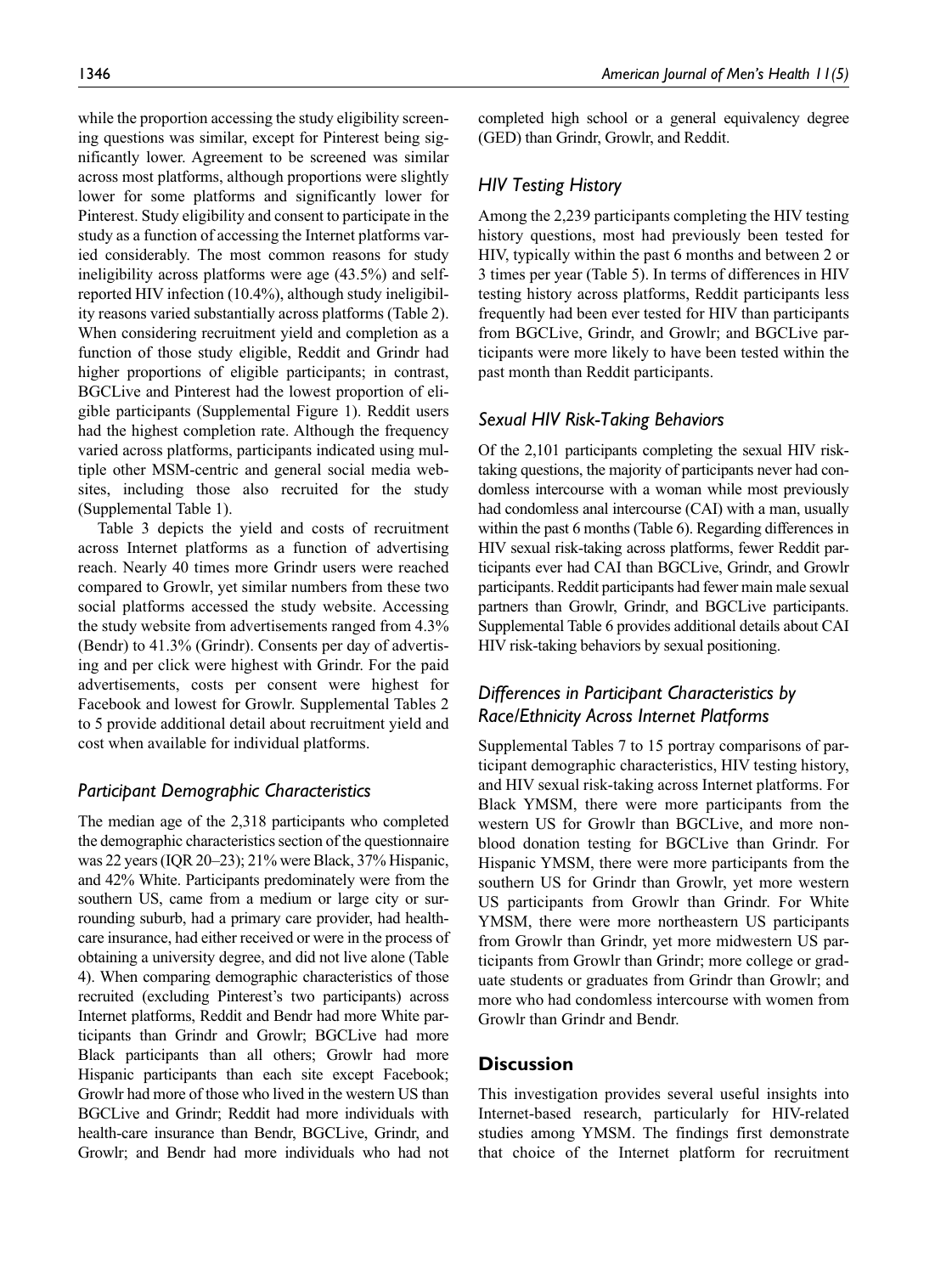| Table 2. Reasons for Ineligibility by Internet Platform.     |                            |                   |                    |                   |                   |                       |                   |                              |
|--------------------------------------------------------------|----------------------------|-------------------|--------------------|-------------------|-------------------|-----------------------|-------------------|------------------------------|
|                                                              | Overall                    | Bender            | <b>BGCLive</b>     | Facebook          | Grindr            | Growlr                | Pinterest         | <b>Reddit</b>                |
|                                                              | $n = 14,269$               | $n = 28$          | $= 1,515$<br>Ξ     | $n = 121$         | $n = 5,887$       | $n = 6,059$           | $n = 19$          | $n = 387$                    |
| Participant characteristics                                  | % (95% CI)                 | % (95% Cl)        | % (95% CI)         | % (95% Cl)        | % (95% CI)        | % (95% CI)            | % (95% CI)        | $\widehat{\sigma}$<br>% (95% |
| Not 18-24 years old<br>Age                                   | 43.5 [42.7, 44.3]          | 36.3 [30.7, 42.2] | 53.7 [51.1, 56.2]  | 35.5 [27.0, 44.8] | 25.4 [24.3, 26.5] | 60.4 [59.2, 61.7]     | 15.8 [3.4, 39.6]  | 22.2 [18.2, 26.7]            |
| Don't know/refuse to answer/no response                      | 28.0 [27.3, 28.7]          | 34.2 [28.6, 40.0] | 26.9 [24.7, 29.2]  | 41.3 [32.4, 50.6] | 36.3 [35.1, 37.5] | 20.4 [19.4, 21.4]     | 68.4 [43.4, 87.4] | 14.7 [11.4, 18.7]            |
| Gender                                                       |                            |                   |                    |                   |                   |                       |                   |                              |
| Not male                                                     | 7 [6, .9]                  | $1.8$ [.6, 4.1]   | $1.8$ [1.2, 2.7]   | $1.7$ [.2, 5.8]   | .6[4.8]           | .4[.2, .5]            | 5.3 [.I, 26.0]    | $3.1$ [1.6, 5.4]             |
| Don't know/refuse to answer/no response                      | 23.4 [22.7, 24.]           | 33.1 [27.6, 38.9] | 26.3 [24.1, 28.6]  | 36.4 [27.8, 45.6] | 25.9 [24.8, 27.0] | [9.9 [18.9, 21.0]     | 63.2 [38.4, 83.7] | $14.5$ [11.1, 18.4]          |
| Race/ethnicity                                               |                            |                   |                    |                   |                   |                       |                   |                              |
| Not Black, Hispanic, or White                                | $3.8$ [3.5, 4.1]           | 6.8 [4.1, 10.4]   | $3.7$ $[2.8, 4.8]$ | $5.0$ [1.8, 10.5] | $4.7$ [4.2, 5.3]  | 2.6 [2.2, 3.0]        | $0$ [.0, 17.6]    | 7.0 [4.6, 10.0]              |
| Don't know/refuse to answer/no response                      | 23.4 [22.7, 24.1]          | 33.1 [27.6, 38.9] | 26.3 [24.1, 28.6]  | 36.4 [27.8, 45.6] | 25.9 [24.8, 27.1] | [9.9 [18.9, 21.0]     | 63.2 [38.4, 83.7] | $14.5$ $[11.1, 18.4]$        |
| Living in the US                                             |                            |                   |                    |                   |                   |                       |                   |                              |
| Not living in the 50 states or in DC                         | $1.6$ [ $1.4$ , $1.9$ ]    | 5.0 [2.8, 8.2]    | 5.7 [4.6, 7.0]     | $1.7$ [.2, 5.8]   | $6$ [.5, .9]      | $.6$ [.4, .8]         | 5.3 [.I, 26.0]    | $14.2$ [10.9, 18.1]          |
| Don't know/refuse to answer/no response                      | 29.6 [28.8, 30.3]          | 35.6 [30.0, 41.5] | 28.5 [26.3, 30.9]  | 43.8 [34.8, 53.1] | 37.9 [36.7, 39.2] | 21.9 [20.8, 22.9]     | 68.4 [43.4, 87.4] | $16.3$ [12.7, 20.3]          |
| Sexual history                                               |                            |                   |                    |                   |                   |                       |                   |                              |
| Never had anal intercourse with another man 2.4 [2.2, 2.7]   |                            | 7.5 [4.7, 11.2]   | $3.2$ [2.3, 4.2]   | 5.8 [2.4, 11.6]   | $1.7$ [1.4, 2.1]  | 2.2 [1.9, 2.6]        | 5.3 [.I, 26.0]    | 9.0 [6.4, 12.4]              |
| Don't know/refuse to answer/no response<br><b>HIV</b> status | 31.2 [30.5, 32.0]          | 37.0 [31.4, 42.9] | 29.9 [27.6, 32.3]  | 46.3 [37.2, 55.6] | 39.3 [38.0, 40.6] | 23.9 [22.8, 25.0]     | 68.4 [43.4, 87.4] | $17.6$ [13.9, 21.7]          |
| Not HIV negative                                             | $10.4$ [9.9, 10.9]         | 9.6 [6.4, 13.7]   | 23.9 [21.8, 26.1]  | 13.2 [7.8, 20.6]  | 7.9 [7.2, 8.6]    | $10.0$ [9.2, $10.7$ ] | [0.5 [1.3, 33.1]  | 3.9 [2.2, 6.3]               |
| Don't know/refuse to answer/no response                      | ఠా<br>$31.2$ [ $30.5, 32.$ | 37.0 [31.4, 42.9] | 29.9 [27.6, 32.3]  | 46.3 [37.2, 55.6] | 39.3 [38.0, 40.6] | 23.9 [22.8, 25.0]     | 68.4 [43.4, 87.4] | $17.6$ [13.9, 21.7]          |
|                                                              |                            |                   |                    |                   |                   |                       |                   |                              |

Note. All confidence intervals are exact binomial (Copper-Pearson) confidence intervals; CI = confidence interval. DC = District of Columbia *Note*. All confidence intervals are exact binomial (Copper-Pearson) confidence intervals; CI = confidence interval. DC = District of Columbia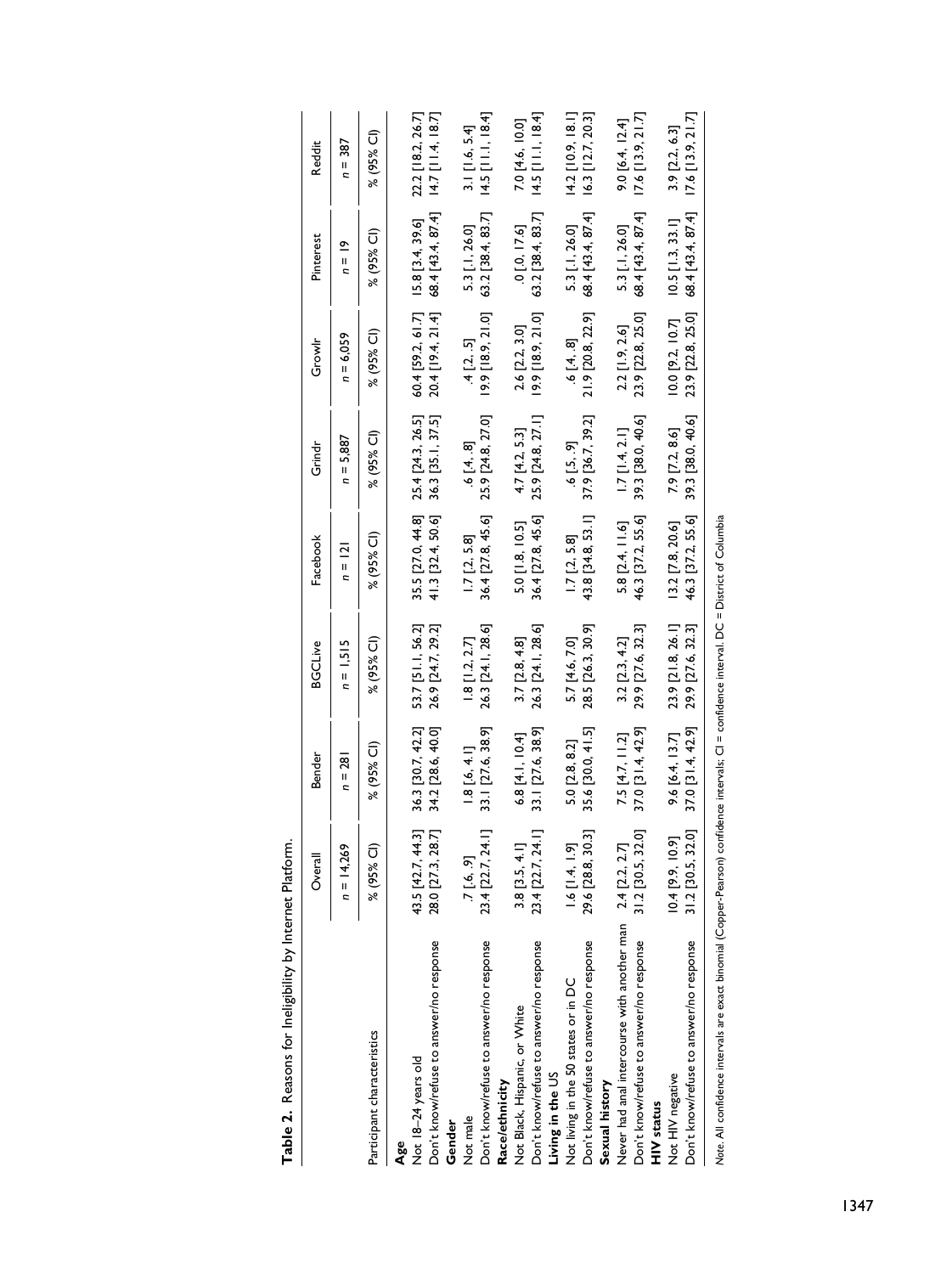|                                                       | Bender                                    | <b>BGCLive</b>                                                                                                            | Facebook <sup>b</sup>                                                                     | Grindr <sup>b</sup>                                                                                             | Growlr <sup>b</sup>                                                                                         | Pinterest           | <b>Reddit</b>                                  |
|-------------------------------------------------------|-------------------------------------------|---------------------------------------------------------------------------------------------------------------------------|-------------------------------------------------------------------------------------------|-----------------------------------------------------------------------------------------------------------------|-------------------------------------------------------------------------------------------------------------|---------------------|------------------------------------------------|
| Recruitment method                                    | Pop-up announcements                      | Banner advertisements                                                                                                     | Facebook page posts                                                                       | Broadcast messages                                                                                              | Pop-up announcements                                                                                        | ع<br>ه              | Subreddit posts                                |
| advertisement was displayed<br>Population to whom the | when the advertisements<br>were displayed | US users who were online US users who were online<br>when the advertisements<br>were displayed                            | 18- to 24-year-old English- and<br>Spanish-speaking men in the<br>United States           | within the advertisement range<br>Users who were online and                                                     | U S users who were online<br>during the advertisement<br>periods                                            | saw the pin         | Anyone who Anyone who saw<br>the post          |
| Total recruitment duration (days)                     | $\tilde{c}$                               | 38                                                                                                                        |                                                                                           |                                                                                                                 | 35                                                                                                          | ≸                   | 76                                             |
| Paid recruitment duration (days)                      | ≸                                         | 38                                                                                                                        | 32                                                                                        | $\tilde{=}$                                                                                                     |                                                                                                             | $\frac{1}{2}$       | $\frac{1}{2}$                                  |
| Estimated total reach                                 | $\frac{4}{2}$                             | 2,286,273                                                                                                                 | 415,559                                                                                   | 6,171,163                                                                                                       | 50,000                                                                                                      | $\frac{1}{2}$       | $\frac{1}{2}$                                  |
| Estimated number of clicks                            | 6,536                                     | 12,072                                                                                                                    | 2,621                                                                                     | 14,250                                                                                                          | ≸                                                                                                           | ≸                   | $\frac{1}{2}$                                  |
| Accessed study website                                | 281                                       | $\frac{1515}{2}$                                                                                                          | $\overline{2}$                                                                            | 5,887                                                                                                           | 6,059                                                                                                       | ₾                   | 387                                            |
| Consented to study                                    | 46                                        | 123                                                                                                                       | 므                                                                                         | 1,397                                                                                                           | 730                                                                                                         |                     | 5                                              |
| Cost (USD)                                            |                                           | 2,205                                                                                                                     | 2,051.1                                                                                   | 8,000                                                                                                           | 1,800                                                                                                       |                     |                                                |
| Cost per consent (USD)                                |                                           | <b>17.93</b>                                                                                                              | 136.74                                                                                    | 5.73                                                                                                            | 2.47                                                                                                        |                     |                                                |
| Consents per day <sup>a</sup>                         | 3.83                                      | 3.24                                                                                                                      | 0.47                                                                                      | 87.31                                                                                                           | 20.86                                                                                                       | ≸                   | $\overline{2}$                                 |
| Consents per click                                    | ទី                                        | ៑                                                                                                                         | $\overline{0}$                                                                            | $\frac{1}{2}$                                                                                                   | ≸                                                                                                           | ≸                   | ≸                                              |
| Advertisement details                                 | Pop-up announcements                      | Displayed on "message" sent Separate English- and<br>confirmation page and on<br>front page of desktop/<br>mobile website | contained a link to the survey<br>Spanish-language campaigns;<br>advertised Facebook page | location, all users who were<br>online were displayed with<br>the pop-up message once<br>For each advertisement | period, all users who logged<br>in were displayed with the<br>pop-up message once<br>For each advertisement | A pin was<br>posted | A study link was<br>posted on 13<br>subreddits |
|                                                       |                                           |                                                                                                                           |                                                                                           |                                                                                                                 |                                                                                                             |                     |                                                |

Table 3. Recruitment Method, Duration, Cost, and Estimated Reach for Each Internet Platform. **Table 3.** Recruitment Method, Duration, Cost, and Estimated Reach for Each Internet Platform.

*Note*. NA = not applicable; USD = United States dollars.

Note. NA = not applicable; USD = United States dollars.<br>"Number of consents divided by paid recruitment duration (if available) or total recruitment duration. "See supplementary material for a more detailed breakdown. 'Not aNumber of consents divided by paid recruitment duration (if available) or total recruitment duration. bSee supplementary material for a more detailed breakdown. cNot necessarily unique users.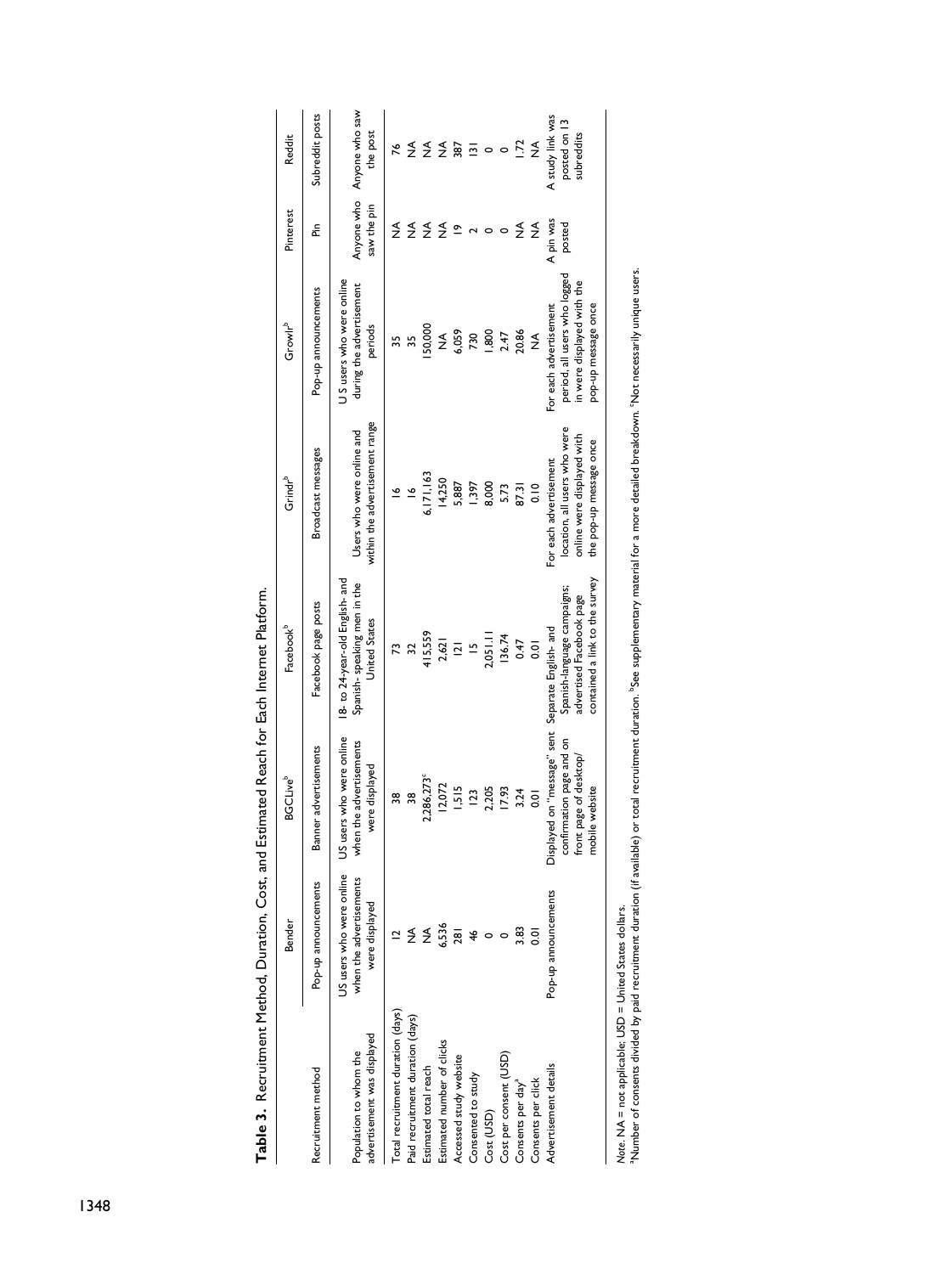|                                           | Overall                             | Bender                        | <b>BGCLive</b>     | Facebook           | ਨ<br>ਹਵਾਲੇ<br>ਹਵਾਲੇ   | Growlr                | Pinterest          | Reddit              |
|-------------------------------------------|-------------------------------------|-------------------------------|--------------------|--------------------|-----------------------|-----------------------|--------------------|---------------------|
|                                           | $n = 2,318$                         | $n = 43$                      | $n = 114$          | $n = 13$           | $n = 1,318$           | $n = 699$             | 2<br>$\frac{1}{2}$ | $n = 129$           |
| Demographic characteristics               | % (95% CI)                          | % (95% CI)                    | $% (95%$ Cl)       | % (95% Cl)         | % (95% CI)            | $%$ (95% Cl)          | % (95% Cl)         | % (95% Cl)          |
| Median age, years (IQR)<br>Race/ethnicity | 22 [20, 23]                         | 20 [18, 22]                   | 23 [21, 24]        | 22 [21, 23]        | 22 [20, 23]           | 23 [21, 24]           | 20.5 [20, 21]      | 22 [21, 23]         |
| White                                     | 41.8 [39.8, 43.8]                   | 49.1.79.01<br>65.1            | $7.0$ [3.1, 13.4]  | 53.8 [25.1, 80.8]  | 45.6 [42.9, 48.3]     | 30.8 [27.4, 34.3]     | $0$ [.0, 84.2]     | 85.3 [78.0, 90.9]   |
| <b>Black</b>                              | 21.4 [19.8, 23.2]                   | [2.6, 22.1]                   | 82.5 [74.2, 88.9]  | $15.4$ [1.9, 45.4] | $18.5$ [16.5, 20.7]   | 21.6 [18.6, 24.8]     | 50.0 [1.3, 98.7]   | $.8$ [.0, 4.2]      |
| Hispanic                                  | 36.8 [34.8, 38.8]                   | [13.5, 41.2]<br>25.6          | $10.5$ [5.6, 17.7] | 30.8 [9.1, 61.4]   | 35.9 [33.3, 38.5]     | 47.6 [43.9, 51.4]     | 50.0 [1.3, 98.7]   | $14.0$ [8.5, 21.2]  |
| US geographic region                      |                                     |                               |                    |                    |                       |                       |                    |                     |
| Northeast                                 | 4.8 [13.4, 16.4]                    | [6.8, 30.7]<br>16.3           | 16.7 [10.3, 24.8]  | $7.7$ [.2, 36.0]   | [3.9 [12.1, 15.9]     | 14.2 [11.7, 17.0]     | $0$ [.0, 84.2]     | 27.1 [19.7, 35.7]   |
| Midwest                                   | 22.7 [21.0, 24.5]                   | [5.3, 27.9]<br>14.0           | 26.3 [18.5, 35.4]  | 7.7 [.2, 36.0]     | 26.1 [23.7, 28.6]     | 17.3 [14.6, 20.3]     | $0$ [.0, 84.2]     | $19.4$ [13.0, 27.3] |
| South                                     | 44.3 [42.2, 46.3]                   | [31.2, 62.3]<br>46.5          | 50.9 [41.3, 60.4]  | 53.8 [25.1, 80.8]  | 48.3 [45.6, 51.1]     | 37.5 [33.9, 41.2]     | 100.0 [15.8, 100]  | $31.0$ [23.2, 39.7] |
| West                                      | 8.2 [16.6, 19.8]                    | [11.8, 38.6]<br>23.3          | 6.1 [2.5, 12.2]    | 30.8 [9.1, 61.4]   | $11.7$ $[10.0, 13.5]$ | 31.0 [27.6, 34.6]     | $0$ [0, 84.2]      | 22.5 [15.6, 30.7]   |
| Residential community type                |                                     |                               |                    |                    |                       |                       |                    |                     |
| Large city or surrounding<br>suburb       | 41.7 [39.7, 43.7]                   | [19.1, 48.5]<br>32.6          | 50.9 [41.3, 60.4]  | 38.5 [13.9, 68.4]  | 41.8 [39.1, 44.5]     | 41.3 [37.7, 45.1]     | $0$ [.0, 84.2]     | 38.0 [29.6, 46.9]   |
| Medium city or surrounding<br>suburb      | 32.0 [30.1, 33.9]                   | [10.0, 36.0]<br>20.9          | 25.4 [17.7, 34.4]  | 38.5 [13.9, 68.4]  | 32.1 [29.6, 34.7]     | 32.2 [28.7, 35.8]     | 50.0 [1.3, 98.7]   | 38.0 [29.6, 46.9]   |
| Small city                                | $12.9$ [11.6, 14.3]                 | [6.8, 30.7]<br>$\frac{63}{2}$ | 9.6 [4.9, 16.6]    | 5.4 [1.9, 45.4]    | $3.1$ [11.3, 15.1]    | $12.6$ $[10.2, 15.3]$ | 50.0 [1.3, 98.7]   | 13.2 [7.9, 20.3]    |
| Town                                      | 9.7 [8.5, 10.9]                     | 18.6 [8.4, 33.4]              | $7.0$ [3.1, 13.4]  | 7.7 [.2, 36.0]     | 9.2 [7.7, 10.9]       | $10.6$ $[8.4, 13.1]$  | $0$ [.0, 84.2]     | 9.3 [4.9, 15.7]     |
| Rural area                                | 3.3 [2.6, 4.1]                      | [2.6, 22.]<br>9.3             | 4.4 [1.4, 9.9]     | $0$ [.0, 24.7]     | $3.3$ [2.4, 4.5]      | 3.1 [2.0, 4.7]        | $.0$ [.0, 84.2]    | $1.6$ [.2, 5.5]     |
| Don't know                                | .5 [2, .8]                          | [.I. 12.3]<br>2.3             | 2.6 [.5, 7.5]      | $0$ [.0, 24.7]     | $5$ [.2, $1.0$ ]      | 1 [0, 0.8]            | [0, 84.2]          | 0.0, 2.8            |
| Primary care provider/clinic status       |                                     |                               |                    |                    |                       |                       |                    |                     |
| Have a provider/clinic                    | 70.3 [68.4, 72.1]                   | [56.3, 84.7]<br>72. I         | 66.7 [57.2, 75.2]  | 53.8 [25.1, 80.8]  | 70.1 [67.6, 72.6]     | 70.2 [66.7, 73.6]     | 50.0 [1.3, 98.7]   | 76.7 [68.5, 83.7]   |
| No provider/clinic                        | 27.7 [25.9, 29.6]<br>1.9 [1.3, 2.5] | [15.3, 43.7]<br>27.9          | 31.6 [23.2, 40.9]  | 46.2 [19.2, 74.9]  | 28.1 [25.7, 30.7]     | 26.9 [23.6, 30.3]     | 50.0 [1.3, 98.7]   | 22.5 [15.6, 30.7]   |
| Don't know                                |                                     | [0, 8.2]<br>i o               | .9 [0, 4.8]        | $0$ [.0, 24.7]     | $1.7$ [1.1, 2.6]      | 2.7 [1.6, 4.2]        | $0$ [.0, 84.2]     | $.0$ [.0, 2.8]      |
| Refuse to answer                          | न<br>-<br>-                         | [0.87]<br>Q                   | .9 [0, 4.8]        | $0$ [.0, 24.7]     | [3, 2]<br>با          | .<br>1 [.0.3]<br>- .  | $0$ [.0, 84.2]     | $.8$ [.0, 4.2]      |
|                                           |                                     |                               |                    |                    |                       |                       |                    |                     |

Table 4. Participant Demographic Characteristics by Internet Platform. **Table 4.** Participant Demographic Characteristics by Internet Platform.

1349

*(continued)*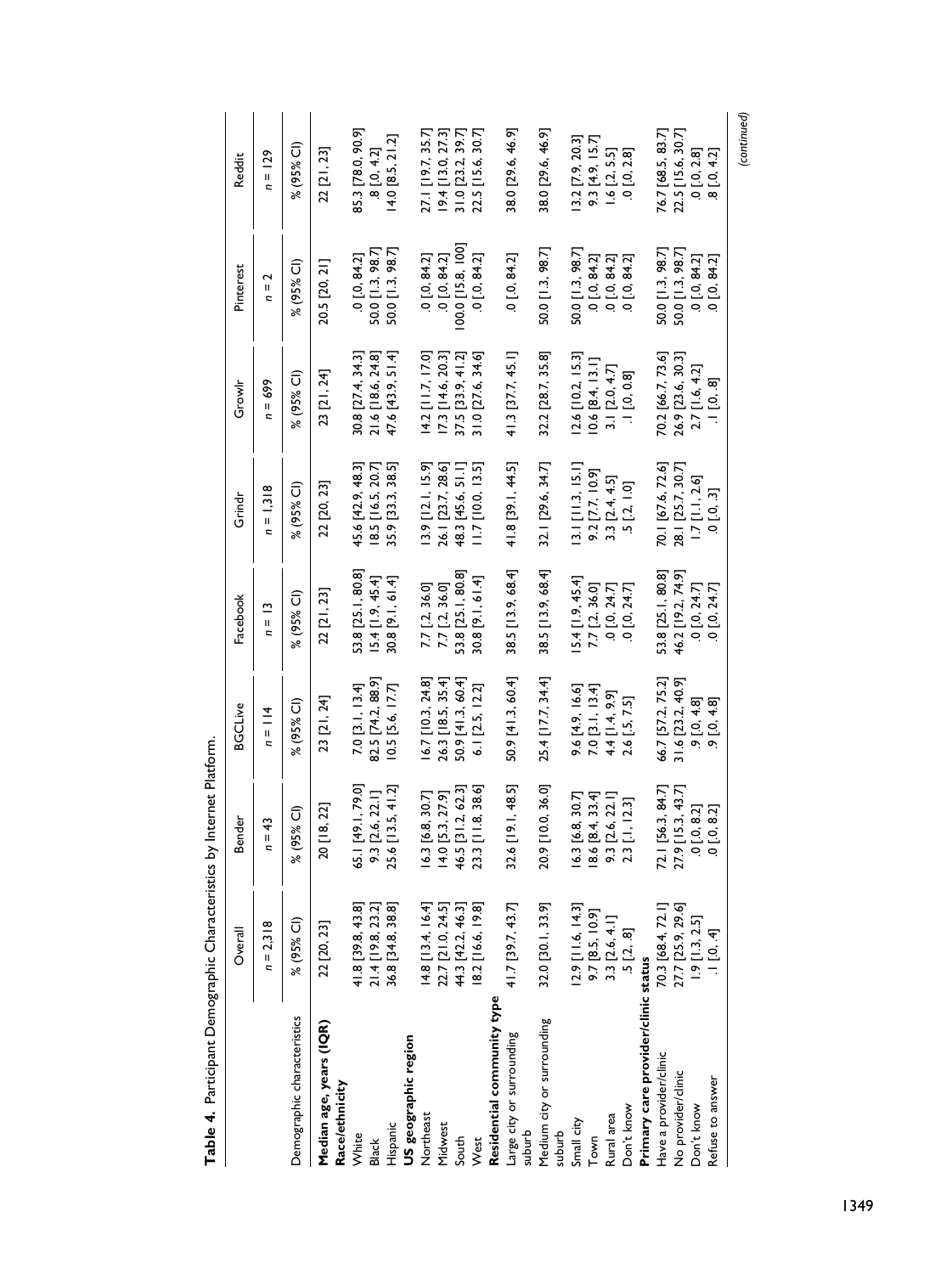|                                                                                                                                                                                                         | Overall             | nder<br>යි                   | <b>BGCLive</b>    | Facebook            | Grindr             | Growlr            | Pinterest        | Reddit                   |
|---------------------------------------------------------------------------------------------------------------------------------------------------------------------------------------------------------|---------------------|------------------------------|-------------------|---------------------|--------------------|-------------------|------------------|--------------------------|
|                                                                                                                                                                                                         | $n = 2,318$         | $n = 43$                     | $n = 114$         | $n = 13$            | $n = 1,318$        | $n = 699$         | $n = 2$          | $n = 129$                |
| Demographic characteristics                                                                                                                                                                             | % (95% CI)          | 5% Cl)<br>% (95              | % (95% Cl)        | % (95% CI)          | % (95% Cl)         | % (95% Cl)        | % (95% CI)       | % (95% CI)               |
| Health-care insurance status                                                                                                                                                                            |                     |                              |                   |                     |                    |                   |                  |                          |
| Insured                                                                                                                                                                                                 | 75.1 [73.3, 76.9]   | 58.8, 86.5]<br>74.4          | 64.0 [54.5, 72.8] | $61.5$ [31.6, 86.1] | 76.9 [74.5, 79.1]  | 70.5 [67.0, 73.9] | 00.0 [15.8, 100] | 93.0 [87.2, 96.8]        |
| Not insured                                                                                                                                                                                             | 23.4 [21.7, 25.2]   | [3.5, 41.2]<br>25.6          | 33.3 [24.8, 42.8] | 38.5 [13.9, 68.4]   | 21.7 [19.5, 24.0]  | 27.8 [24.5, 31.2] | $0$ [.0, 84.2]   | $6.2$ [ $2.7$ , $11.9$ ] |
| Don't know                                                                                                                                                                                              | $1.3$ $[.9, 1.8]$   | 0, 8.2<br>$\overline{\circ}$ | $2.6$ [.5, 7.5]   | $0$ [.0, 24.7]      | $1.2$ [.7, $2.0$ ] | $1.4$ [.7, 2.6]   | $0$ [.0, 84.2]   | $8$ [.0, 4.2]            |
| Refuse to answer                                                                                                                                                                                        | $.2$ [.I, .5]       | 0, 8.2<br>ē                  | $0$ [0, 3.2]      | $0$ [.0, 24.7]      | $.2$ [ $.0, .7$ ]  | 3 [0, 1.0]        | $0$ [.0, 84.2]   | 0 [0, 2.8]               |
| Years of formal education                                                                                                                                                                               |                     |                              |                   |                     |                    |                   |                  |                          |
| Have not received high                                                                                                                                                                                  | 4.9 [4.0, 5.8]      | 6.8, 30.7<br>16.3            | 8.8 [4.3, 15.5]   | [5.4 [1.9, 45.4]    | 5.0 [3.9, 6.3]     | $3.4$ [2.2, 5.1]  | $0$ [.0, 84.2]   | $3.1$ [.9, 7.7]          |
| school diploma or GED                                                                                                                                                                                   |                     |                              |                   |                     |                    |                   |                  |                          |
| Received high school diploma<br>or GED                                                                                                                                                                  | $13.2$ [11.8, 14.6] | [7.2, 46.1]<br>30.2          | 21.1 [14.0, 29.7] | 7.7 [2, 36.0]       | [0.9 [9.3, 12.7]   | 17.3 [14.6, 20.3] | $0$ [0, 84.2]    | $2.3$ [.5, 6.6]          |
| Have not received bachelor's                                                                                                                                                                            | 61.0 [59.0, 63.0]   | [27.0, 57.9]<br>1.9          | 59.6 [50.1, 68.7] | $61.5$ [31.6, 86.1] | 61.2 [58.5, 63.8]  | 62.9 [59.2, 66.5] | 50.0 [1.3, 98.7] | 56.6 [47.6, 65.3]        |
| degree                                                                                                                                                                                                  |                     |                              |                   |                     |                    |                   |                  |                          |
| Received bachelor's degree                                                                                                                                                                              | 20.8 [19.2, 22.5]   | 3.9, 25.1]<br>161            | 9.6 [4.9, 16.6]   | [5.4 [1.9, 45.4]    | 22.9 [20.7, 25.3]  | 6.0 [13.4, 19.0]  | 50.0 [1.3, 98.7] | 38.0 [29.6, 46.9]        |
| or higher                                                                                                                                                                                               |                     |                              |                   |                     |                    |                   |                  |                          |
| Refuse to answer                                                                                                                                                                                        | $-1$ [.0, 4]        | 0, 8.2]<br>5                 | $9$ [.0, 4.8]     | $0$ [ $0, 24$ .7]   | 0 [0, 3]           | $3$ [.0, 1.0]     | $0$ [0, 84.2]    | [.0, 2.8]                |
| Note. All confidence intervals are exact binomial (Copper-Pearson) confidence intervals. IQR = interquartile range; U.S. = United States; GED = general education development, CI = confidence interval |                     |                              |                   |                     |                    |                   |                  |                          |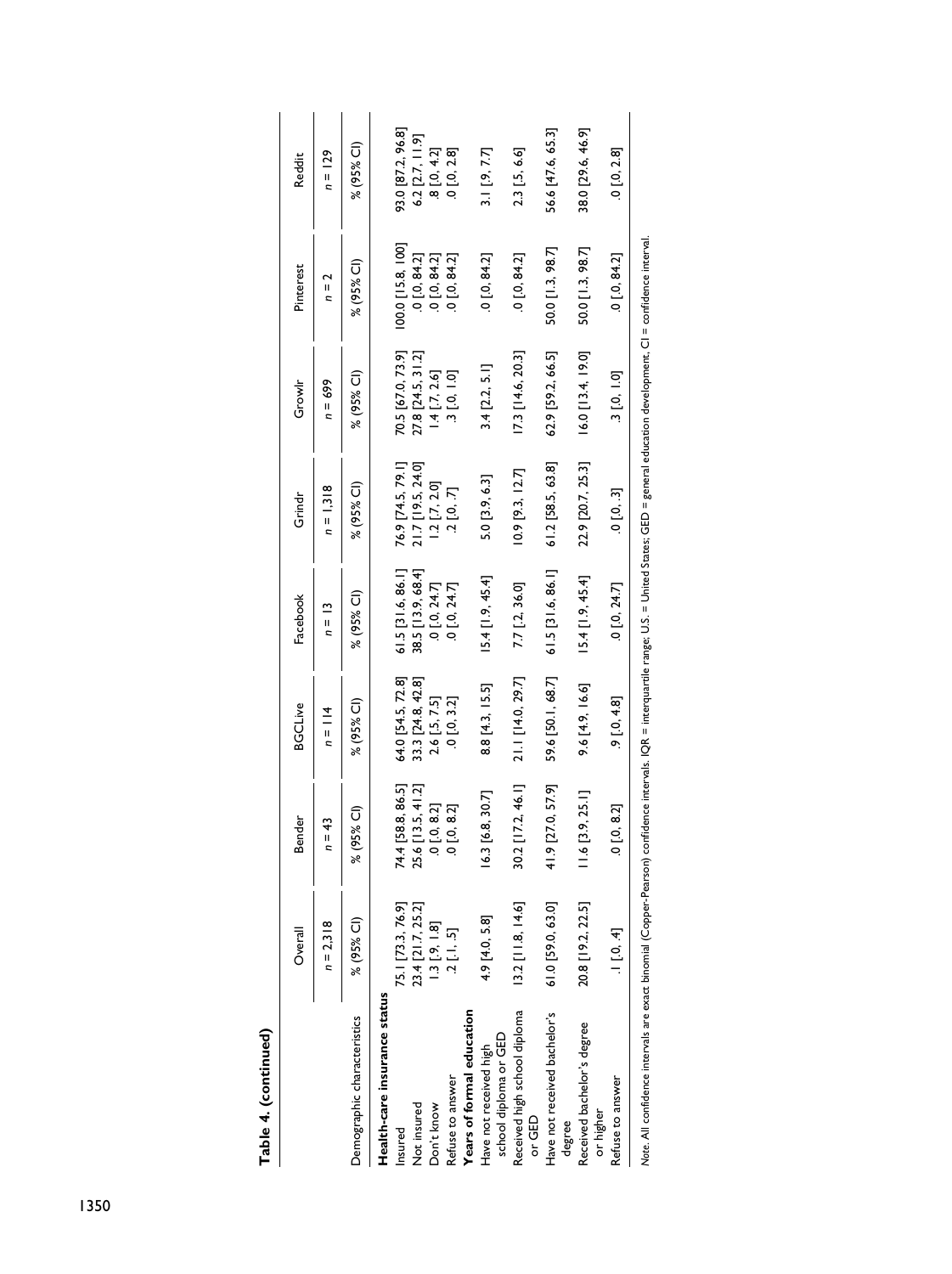|                                                                                | Overall                                               | <b>Bender</b>                                                                                                                                                                | <b>BGCLive</b>                   | Facebook                           | Grindr                          | Growlr                                 | Pinterest                      | Reddit                             |
|--------------------------------------------------------------------------------|-------------------------------------------------------|------------------------------------------------------------------------------------------------------------------------------------------------------------------------------|----------------------------------|------------------------------------|---------------------------------|----------------------------------------|--------------------------------|------------------------------------|
|                                                                                | $n = 2,239$                                           | $n = 40$                                                                                                                                                                     | $n = 110$                        | $n = 13$                           | $n = 1,277$                     | $n = 671$                              | $n=2$                          | $n = 126$                          |
| HIV Testing History                                                            | % (95% CI)                                            | % (95% CI)                                                                                                                                                                   | % (95% CI)                       | % (95% CI)                         | % (95% CI)                      | % (95% CI)                             | % (95% CI)                     | % (95% CI)                         |
| not from blood donation<br>History of any HIV test<br>Donated blood and tested | 38.2 [36.2, 40.3]                                     | 4.6, 43.9]<br>27.5 [I                                                                                                                                                        | 30.0 [21.6, 39.5]                | 46.2 [19.2, 74.9]                  | 39.9 [37.2, 42.6]               | 38.6 [34.9, 42.4]                      | 100.0 [15.8, 100]              | 28.6 [20.9, 37.3]                  |
| Tested, but not part of blood<br>donation                                      | 41.0 [39.0, 43.1]                                     | 8.6, 49.1]<br>32.5 [I                                                                                                                                                        | 57.3 [47.5, 66.7]                | $15.4$ [ $1.9, 45.4$ ]             | 41.3 [38.6, 44.1]               | 40.1 [36.4, 43.9]                      | $0$ [.0, 84.2]                 | 34.9 [26.6, 43.9]                  |
| Tested, only as part of blood<br>donation                                      | [0.5 [9.2, 11.8]                                      | 22.5 [10.8, 38.5]                                                                                                                                                            | 7.3 [3.2, 13.8]                  | 7.7 [.2, 36.0]                     | 9.9 [8.4, 11.7]                 | [0.3 [8.1, 12.8]                       | .0 [0.84.2]                    | 15.9 [10.0, 23.4]                  |
| No known HIV test<br>Don't know                                                | $10.0$ [8.8, $11.4$ ]<br>$2$ [.I, . $5$ ]             | $17.5$ $[7.3, 32.8]$<br>.0 [0.8.8]                                                                                                                                           | 5.5 [2.0, 11.5]<br>$0$ [.0, 3.3] | 30.8 [9.1, 61.4]<br>$0$ [.0, 24.7] | 8.7 [7.2, 10.4]<br>$2$ [.0, .6] | $10.6$ $[8.4, 13.2]$<br>$.4$ [.I, 1.3] | [0, 0, 84.2]<br>$0$ [.0, 84.2] | 20.6 [13.9, 28.8]<br>$0$ [.0, 2.9] |
| Most recent HIV test                                                           |                                                       |                                                                                                                                                                              |                                  |                                    |                                 |                                        |                                |                                    |
| <1 month ago                                                                   | $14.9$ [13.4, 16.4]                                   | 2, 26.8<br>$12.5$ [4.                                                                                                                                                        | 22.7 [15.3, 31.7]                | $0$ [.0, 24.7]                     | 15.6 [13.6, 17.7]               | $13.9$ [11.3, 16.7]                    | $0$ [.0, 84.2]                 | $8.7$ [4.4, 15.1]                  |
| $\geq$ and <6 months ago                                                       | 41.8 [39.8, 43.9]                                     | 35.0 [20.6, 51.7]                                                                                                                                                            | 40.0 [30.8, 49.8]                | 30.8 [9.1, 61.4]                   | 44.1 [41.3, 46.9]               | 39.9 [36.2, 43.8]                      | 50.0 [1.3, 98.7]               | 33.3 [25.2, 42.3]                  |
| ≥6 months to <1 year ago                                                       | [4.9 [13.5, 16.5]                                     | 20.0 [9.1, 35.6]                                                                                                                                                             | 17.3 [10.7, 25.7]                | 7.7 [.2, 36.0]                     | 15.0 [13.0, 17.0]               | 4.3 [    .7,   7.2]                    | [0, 84.2]                      | 15.1 [9.3, 22.5]                   |
| $\geq$   year to <2 years ago                                                  | 9.6 [8.5, 10.9]<br>7.4 [6.4, 8.6]<br>10.0 [8.8, 11.4] | .6, 20.4<br>7.5 [I                                                                                                                                                           | 6.4 [2.6, 12.7]                  | 7.7 [.2, 36.0]                     | 8.8 [7.3, 10.5]                 | 11.2 [8.9, 13.8]                       | $50.0$ [1.3, 98.7]             | $12.7$ [7.4, 19.8]                 |
| $\geq$ 2 years ago                                                             |                                                       |                                                                                                                                                                              | 5.5 [2.0, 11.5]                  | 23.1 [5.0, 53.8]                   | 6.6 [5.3, 8.1]                  | 8.9 [6.9, 11.4]                        | $.0$ [ $.0$ , 84.2]            | 8.7 [4.4, 15.1]                    |
| Never HIV tested                                                               |                                                       | 5.0 [.6, 16.9]<br>17.5 [7.3, 32.8]                                                                                                                                           | 5.5 [2.0, 11.5]                  | 30.8 [9.1, 61.4]                   | 8.7 [7.2, 10.4]                 | [0.6 [8.4, 13.2]                       | $0$ [.0, 84.2]                 | 20.6 [13.9, 28.8]                  |
| Don't know                                                                     | $1.3$ [.9, 1.9]                                       | 2.5 [.1, 13.2]                                                                                                                                                               | 2.7 [.6, 7.8]                    | $0$ [.0, 24.7]                     | $1.3$ [.7, 2.0]                 | $1.2$ [.5, 2.3]                        | $0$ [.0, 84.2]                 | $8$ $\left[ .0, 4.3 \right]$       |
| HIV testing frequency (not part of blood donation)                             |                                                       |                                                                                                                                                                              |                                  |                                    |                                 |                                        |                                |                                    |
| At least three times per year                                                  | 22.6 [20.9, 24.4]                                     |                                                                                                                                                                              | 30.9 [22.4, 40.4]                | 30.8 [9.1, 61.4]                   | 23.0 [20.7, 25.4]               | 22.4 [19.3, 25.7]                      | 50.0 [1.3, 98.7]               | 10.3 [5.6, 17.0]                   |
| Twice per year                                                                 | 23.8 [22.1, 25.7]                                     | $\begin{array}{l} 25.0 \; [12.7, 41.2] \\ 15.0 \; [5.7, 29.8] \\ 7.5 \; [1.6, 20.4] \\ 0 \; [0.3, 8.8] \\ 0 \; [0.0, 8.8] \\ 0 \; [0.0, 8.8] \\ 0 \; [0.0, 8.8] \end{array}$ | 24.5 [16.8, 33.7]                | 7.7 [.2, 36.0]                     | 25.1 [22.7, 27.5]               | 23.5 [20.4, 26.9]                      | $.0$ [ $.0$ , 84.2]            | $[7.5$ [ $11.3, 25.2$ ]            |
| Once per year                                                                  | $14.9$ [13.5, 16.5]                                   |                                                                                                                                                                              | [4.5 [8.5, 22.5]                 | 7.7 [.2, 36.0]                     | 15.5 [13.6, 17.6]               | 4.3 [11.7, 17.2]                       | $0$ [.0, 84.2]                 | [5.9 [10.0, 23.4]                  |
| Every 2 years                                                                  | $2.9$ [ $2.3$ , $3.7$ ]                               |                                                                                                                                                                              | $9$ [.0, 5.0]                    | $0$ [. $0, 24.7$ ]                 | $3.1$ [2.2, 4.2]                | 2.7 [1.6, 4.2]                         | 50.0 [1.3, 98.7]               | 4.8 [1.8, 10.1]                    |
| Two to 5 years                                                                 | $1.5$ [1.0, 2.1]                                      |                                                                                                                                                                              | $1.8$ [.2, 6.4]                  | 0 [0, 24.7]                        | $1.3$ [.8, 2.1]                 | $1.6$ [.8, 2.9]                        | [0, 84.2]                      | 2.4 [.5, 6.8]                      |
| More than every 5 years                                                        | 7[4, 1.1]                                             |                                                                                                                                                                              | .9 [.0, 5.0]                     | 7.7 [.2, 36.0]                     | 5 [.2, 1.0]                     | .9 [3, 1.9]                            | $0$ [.0, 84.2]                 | $.8$ [.0, 4.3]                     |
| Tested only once                                                               | $12.1$ [10.8, 13.5]                                   | [0.0 [2.8, 23.7]                                                                                                                                                             | $11.8$ [6.4, 19.4]               | 7.7 [.2, 36.0]                     | $11.9$ $[10.2, 13.8]$           | $12.8$ [10.4, 15.6]                    | $.0$ [ $.0$ , 84.2]            | $11.9$ [6.8, 18.9]                 |
| No non-blood donation HIV                                                      | $19.7$ [18.1, 21.5]                                   | 40.0 [24.9, 56.7]                                                                                                                                                            | $12.7$ [7.1, 20.4]               | 38.5 [13.9, 68.4]                  | 8.0 [ 15.9, 20.2]               | 9.8 [16.9, 23.0]                       | $0$ [.0, 84.2]                 | 34.9 [26.6, 43.9]                  |
| test                                                                           |                                                       |                                                                                                                                                                              |                                  |                                    |                                 |                                        |                                |                                    |
| Don't know/refuse to answer                                                    | [7 [12, 2.3]                                          | 1, 13.2<br>$2.5$ [                                                                                                                                                           | $1.8$ [.2, 6.4]                  | $0$ [.0, 24.7]                     | $1.6$ [ $1.0$ , $2.4$ ]         | $1.9$ $[1.0, 3.3]$                     | $0$ [ $0, 84.2$ ]              | $1.6$ [.2, 5.6]                    |
|                                                                                |                                                       |                                                                                                                                                                              |                                  |                                    |                                 |                                        |                                |                                    |

Table 5. Participant HIV Testing History by Internet Platform. **Table 5.** Participant HIV Testing History by Internet Platform.

*Note*. All confidence intervals are exact binomial (Copper-Pearson) confidence intervals; CI = confidence interval.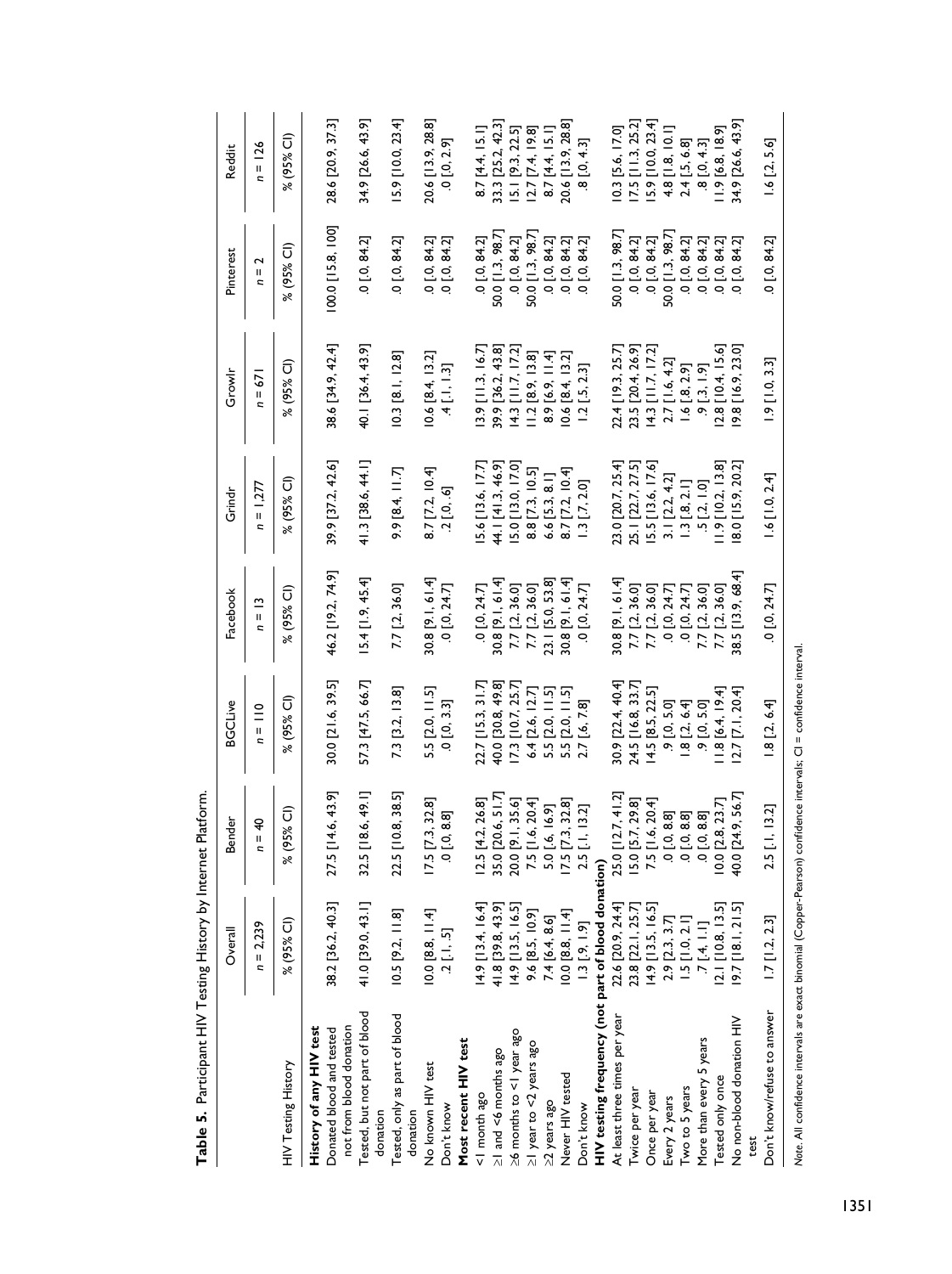|                                | Overall                                                                                  | <b>Bender</b>                                          | <b>BGCLive</b>     | Facebook          | Grindr                                                | Growlr                                     | Pinterest         | <b>Reddit</b>             |
|--------------------------------|------------------------------------------------------------------------------------------|--------------------------------------------------------|--------------------|-------------------|-------------------------------------------------------|--------------------------------------------|-------------------|---------------------------|
|                                | $n = 2,101$                                                                              | $n = 37$                                               | $66 = u$           | $n = 12$          | $n = 1,198$                                           | $n = 628$                                  | $n = 2$           | $n = 125$                 |
| Female Partners                | % (95% CI)                                                                               | % (95% CI)                                             | % (95% CI)         | % (95% CI)        | % (95% CI)                                            | % (95% CI)                                 | % (95% CI)        | % (95% CI)                |
| Condomless intercourse         |                                                                                          |                                                        |                    |                   |                                                       |                                            |                   |                           |
| Yes                            | 6.3 [14.7, 17.9]                                                                         | 13.5 [4.5, 28.8]                                       | 20.2 [12.8, 29.5]  | 25.0 [5.5, 57.2]  | $17.6$ [15.5, 19.9]                                   | $13.4$ [10.8, 16.3]                        | 00 [15.8, 100.0]  | [3.6 [8.1, 20.9]          |
| $\frac{1}{2}$                  | 83.3 [81.7, 84.9]<br>.2 [.I, .6]                                                         |                                                        | 79.8 [70.5, 87.2]  | 75.0 [42.8, 94.5] | 82.0 [79.7, 84.1]                                     | 86.1 [83.2, 88.8]                          | .0 [0.84.2]       | 86.4 [79.1, 91.9]         |
| Don't know                     |                                                                                          |                                                        | $0$ [.0, 3.7]      | $0$ [.0, 26.5]    | 3 [1, 9]                                              | 2 [0, .9]                                  | $0$ [ $0, 84.2$ ] | 0 [0, 2.9]                |
| Refuse to answer               | 1 [0, 4]                                                                                 | 86.5 [71.2, 95.5]<br>0 [.0, 9.5]<br>0 [.0, 9.5]        | $0$ [.0, 3.7]      | .0 [0.26.5]       | $-1$ [.0, .5]                                         | $3$ [.0, 1.1]                              | $0$ [.0, 84.2]    | .0 [0, 2.9]               |
| Last condomless intercourse    |                                                                                          |                                                        |                    |                   |                                                       |                                            |                   |                           |
| <1 month ago                   | $1.4$ [1.0, 2.0]                                                                         | $0$ [.0, 9.5]                                          | 3.0 [.6, 8.6]      | $0$ [.0, 26.5]    | $1.0$ [.5, 1.7]                                       | [.9 [1.0, 3.3]                             | $0$ [0, 84.2]     | $2.4$ [.5, 6.9]           |
| ≥1 and <6 months ago           | 2.3 [1.7, 3.0]                                                                           | 0 [0.9.5]                                              | 3.0 [.6, 8.6]      | $.0$ [.0, 26.5]   | $2.7$ [1.8, 3.8]                                      | [.8 [.9, 3.1]                              | $0$ [.0, 84.2]    | $1.6$ [.2, 5.7]           |
| $\geq$ 6 months to <1 year ago |                                                                                          | .0 [0.9.5]                                             | $2.0$ [.2, $7.1$ ] | .0 [0, 26.5]      | $1.6$ [1.0, 2.5]                                      | $1.1$ [.4, 2.3]                            | .0 [0, 84.2]      | [6.2, 0.10]               |
| $\geq$   year to <2 years ago  | $\begin{array}{c} 1.3 [1.9, 1.9] \\ 2.6 [1.9, 3.3] \end{array}$                          |                                                        | 2.0 [.2, 7.1]      | 8.3 [.2, 38.5]    | 2.8 [2.0, 3.9]                                        | $1.6$ $[.8, 2.9]$                          | 00 [15.8, 100.0]  | $1.6$ [.2, 5.7]           |
| $\geq$ 2 years ago             | 8.4 [7.3, 9.7]<br>83.3 [81.7, 84.9]                                                      | 8.1 [1.7, 21.9]<br>5.4 [.7, 18.2]<br>86.5 [71.2, 95.5] | $0.1$ [5.0, 17.8]  | $6.7$ [2.1, 48.4] | $9.3$ [7.8, 11.1]                                     | 6.5 [4.7, 8.8]                             | $0$ [ $0, 84.2$ ] | 8.0 [3.9, 14.2]           |
| No condomless intercourse      |                                                                                          |                                                        | 79.8 [70.5, 87.2]  | 75.0 [42.8, 94.5] | 82.0 [79.7, 84.1]                                     | 86.1 [83.2, 88.8]                          | $0$ [.0, 84.2]    | 86.4 [79.1, 91.9]         |
| Don't know/refuse to           | $6$ [.3, 1.1]                                                                            | 0 [0, 9.5]                                             | 0 [0, 3.7]         | $0$ [.0, 26.5]    | $6$ [.2, 1.2]                                         | $1.0$ [.4, 2.1]                            | $0$ [.0, 84.2]    | $0$ [.0, 2.9]             |
| answer                         |                                                                                          |                                                        |                    |                   |                                                       |                                            |                   |                           |
| Number of condomless           | Mean<br>c                                                                                |                                                        | Mean               | Mean              | Mean<br>Ξ                                             | Mean                                       | Mean              | Mean                      |
| partners                       | $(95%$ CI)                                                                               | Mean<br>(95% CI)<br>3.0 (NA)                           | (95% C1)           | (95% C1)          | (95% <sup>o</sup> Cl)                                 | (95% C1)                                   | (95% C1)          | (95% C1)                  |
| Main                           | 228                                                                                      |                                                        | $.6$ [1.2, 2.0]    | $1.7$ [-1.2, 4.5] | $1.8$ [1.6, 2.0]<br>38                                | $8$ [1.6, 2.0]                             | $.5[-4.9, 7.9]$   | $1.2$ [.9, 1.4]           |
| Casual                         | $\begin{array}{c} 1.8 [1.6, 1.9] \\ 2.1 [1.9, 2.3] \\ 2.6 [1.6, 3.5] \end{array}$<br>203 | $.3[-.1, 2.8]$                                         | 2.4 [.7, 4.0]      | 2(MA)             | $2.1$ [1.8, 2.3]<br>2.5 [1.4, 3.5]<br>$\overline{24}$ | 2.1 [1.7, 2.5]                             | ≸                 | 2.1 [1.0, 3.2]<br>$\circ$ |
| Exchange                       | 49                                                                                       | $\leq$<br>$\circ$                                      | $1.7$ [-1.2, 4.5]  | ≸                 | 34                                                    | $3.1$ [.3, 5.9]<br>$\overline{\mathbf{r}}$ | $\frac{1}{2}$     | ≸                         |
| Male partners                  | % (95% CI)                                                                               | % (95% CI)                                             | % (95% CI)         | % (95% CI)        | % (95% CI)                                            | % (95% CI)                                 | % (95% CI)        | % (95% CI)                |
| ξ                              |                                                                                          |                                                        |                    |                   |                                                       |                                            |                   |                           |
| Yes                            | 86.5 [85.0, 88.0]                                                                        |                                                        | 88.9 [81.0, 94.3]  | 91.7 [61.5, 99.8] | 87.7 [85.7, 89.5]                                     | 87.9 [85.1, 90.4]                          | 100 [15.8, 100.0] | 68.0 [59.1, 76.1]         |
| $\frac{1}{2}$                  |                                                                                          | 81.1 [64.5, 92.0]<br>18.9 [8.0, 35.2]<br>18.9 [8.0, 35 | $11.1$ [5.7, 19.0] | 8.3 [.2, 38.5]    | $12.2$ $[10.4, 14.2]$                                 | [2.0 [9.5, 14.8]                           |                   | 32.0 [23.9, 40.9]         |
| Don't know                     | 13.3 [11.9, 14.9]<br>1 [0, 4]                                                            | $\frac{1}{2}$                                          | ≸                  | ≸                 | .2 [0, 6]                                             | .2 [0, .9]                                 | ≨ ≨               | ≸                         |
|                                |                                                                                          |                                                        |                    |                   |                                                       |                                            |                   | (continued)               |

Table 6. Participant Sexual HIV Risk-Taking Behavior History by Internet Platform. **Table 6.** Participant Sexual HIV Risk-Taking Behavior History by Internet Platform.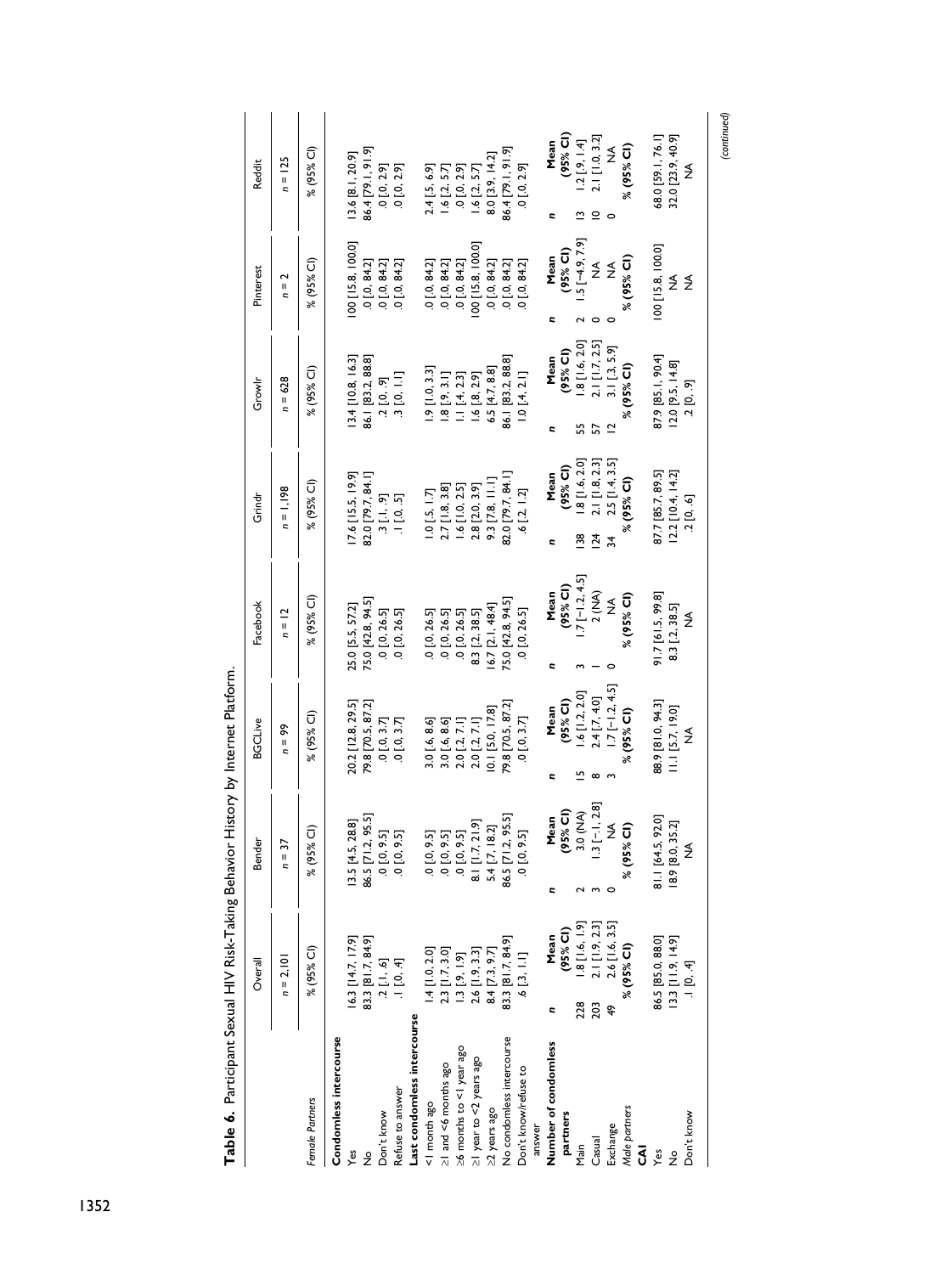| O |
|---|
|   |
|   |
| ١ |
| ſ |
|   |

|                               |                | Overall             | <b>Bender</b>                       | <b>BGCLive</b>     | Facebook             |                | Ğrindr            |               | Growlr            |               | Pinterest             |                   | Reddit                                               |
|-------------------------------|----------------|---------------------|-------------------------------------|--------------------|----------------------|----------------|-------------------|---------------|-------------------|---------------|-----------------------|-------------------|------------------------------------------------------|
|                               |                | $n = 2, 101$        | $n = 37$                            | $h = 99$           | $n = 12$             |                | $n = 1.198$       |               | $n = 628$         | $\frac{1}{2}$ | ∼                     |                   | $n = 125$                                            |
| Female Partners               |                | % (95% CI)          | $\widehat{\sigma}$<br>% (95%        | % (95% CI)         | % (95% Cl)           |                | % (95% CI)        |               | % (95% CI)        |               | % (95% CI)            |                   | % (95% CI)                                           |
| Last CAI                      |                |                     |                                     |                    |                      |                |                   |               |                   |               |                       |                   |                                                      |
| <1 month ago                  |                | [7.8 [35.7, 39.9]   | 41.2]<br>24.3 [11.8,                | 42.4 [32.6, 52.8]  | 50.0 [21.1, 78.9]    |                | 8.7 [35.9, 41.5]  |               | 37.6 [33.8, 41.5] |               | 50.0 [1.3, 98.7]      | 28.8 [21.1, 37.6] |                                                      |
| $\geq$ 1 and <6 months ago    |                | 25.9 [24.0, 27.8]   | 47.0]<br>29.7 [15.9,                | 22.2 [14.5, 31.7]  | $16.7$ [2.1, 48.4]   |                | 27.0 [24.5, 29.6] |               | 26.3 [22.9, 29.9] |               | 50.0 [1.3, 98.7]      | 6.0 [10.1, 23.6]  |                                                      |
| ≥6 months to <1 year ago      |                | $1.0$ [9.6, 12.4]   | [3.5 [4.5, 28.8]                    | [0.1 [5.0, 17.8]   | 25.0 [5.5, 57.2]     |                | 11.0 [9.3, 12.9]  |               | [0.5 [8.1, 12.9]  |               | ≸                     | $1.2$ [6.3, 18.1] |                                                      |
| $\geq$   year to <2 years ago |                | 6.3 [5.3, 7.5]      | $8.1$ [1.7, 21.9]                   | $6.1$ [2.3, 12.7]  | ≸                    |                | 6.0 [4.7, 7.5]    |               | 7.2 [5.3, 9.5]    |               | $\frac{4}{2}$         | 5.6 [2.3, 11.2]   |                                                      |
| $\geq$ 2 years ago            |                | 5.4 [4.5, 6.5]      | 5.4 [.6, 18.2]                      | 8.1 [3.6, 15.3]    | ≸                    |                | 4.8 [3.6, 6.1]    |               | $6.2$ [4.5, 8.4]  |               | $\frac{3}{2}$         | 6.4 [2.8, 12.2]   |                                                      |
| Mo CAI                        |                | 3.4 [25.9, 29.8]    | 8.9 [8.0, 35.2]                     | $11.1$ [5.7, 19.0] | ≸                    |                | 2.3 [10.5, 14.3]  |               | [2.1 [9.7, 14.9]  |               | $\frac{1}{2}$         |                   | 12.0 [23.9, 40.9]                                    |
| Don't know/refuse to          |                | $2$ [.I., 5]        | ≸                                   | ≸                  | ≸                    |                | 7.11.7            |               | .2 [0, .9]        |               | ≸                     |                   | ≸                                                    |
| answer                        |                |                     |                                     |                    |                      |                |                   |               |                   |               |                       |                   |                                                      |
| Number of CAI partners        |                | Mean                | Mean                                | Mean               | Mean                 |                | Mean              |               | Mean              |               | Mean                  |                   | Mean                                                 |
|                               |                | (95% C1)            | 5% CI)                              | (95% C1)           | (95% Cl)             |                | $(95%$ CI)        |               | (95% CI)          |               | (95% Cl)              |                   | $(95%$ CI)                                           |
| Main                          |                | $4.0$ [3.8, $4.1$ ] | [2.2, 3.8]<br>$\tilde{a}$           | 4.4 [3.5, 5.3]     | $6.9$ [2.5, 11.2]    | 796            | 4.1 [3.9, 4.3]    |               | 3.9 [3.6, 4.2]    |               | $3[-9.7, 1.57]$       |                   | $2.3$ [1.9, 2.7]                                     |
| Casual                        | $\bar{P}$      | $.4$ [8.8, 10.0]    | [4.6, 11.2]<br>$\ddot{\phantom{0}}$ | 9.6 [6.2, 13.0]    | $[8.7[-5.5, 42.9]$   | $\frac{5}{8}$  | 9.5 [8.7, 10.3]   | $\frac{4}{1}$ | 9.5 [8.4, 10.7]   |               | RN<br>-               |                   | $6.7$ [4.0, 9.4]                                     |
| Exchange                      | $\frac{6}{21}$ | 8.8 [7.1, 10.4]     | [.7, 4.3]                           | $8.7$ [1.3, 16.2]  | $[7.3 [-32.4, 67.1]$ | $\overline{5}$ | [5.8, 9.3]        | 80            | $2.0$ [7.8, 16.1] |               | $\sum_{n=1}^{\infty}$ |                   | $\begin{bmatrix} 3.3 \\ -33.3 \\ 60.0 \end{bmatrix}$ |
|                               |                |                     |                                     |                    |                      |                |                   |               |                   |               |                       |                   |                                                      |

Note, CAI = condomless anal intercourse; CI = confidence interval; NA = not applicable. *Note.* CAI = condomless anal intercourse; CI = confidence interval; NA = not applicable.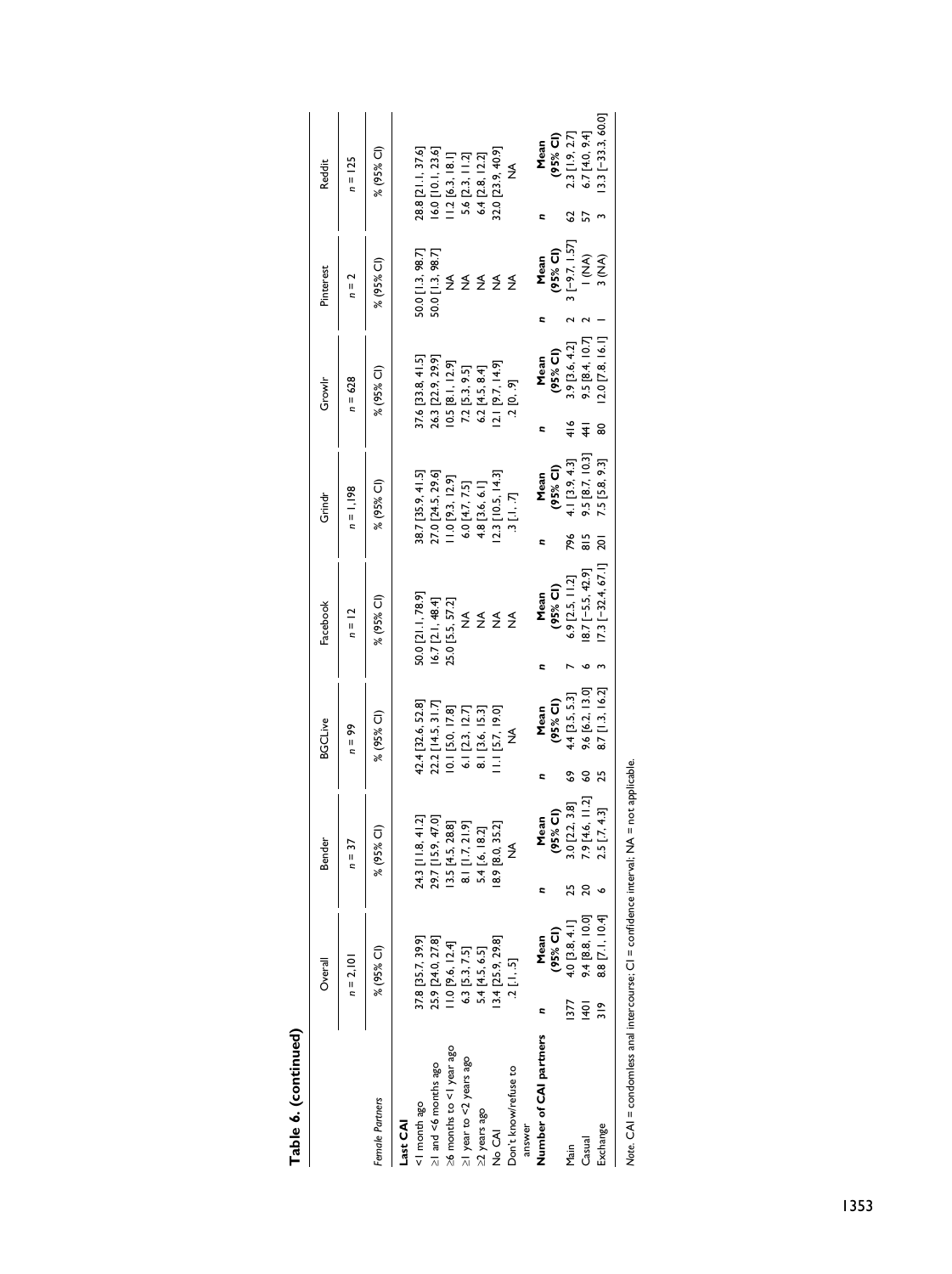impacts practical aspects of the conduct of a study, notably, how many people are reached and from where, how long it takes to recruit, and the costs and effort of recruiting. These aspects undoubtedly are a function of platform popularity, novelty, viewership, coverage and reach, accessibility, and advertising (including format, quality, type, and when and for how long advertisements are displayed). Also probably important are the reasons the platform is accessed, which affects whether or not an advertisement for research is considered a nuisance (e.g., accessing the website to find an immediately available sexual partner vs. browsing for potential dates) and time devoted to exploring the platform, which likely affects consent for participation, study completion, and perhaps veracity of responses. The lesson for researchers considering which platforms to use is to explore the capabilities and features of platforms and how they might impact their recruiting efforts. Unfortunately, however, platform capabilities and features and their relationship to study data obtained might not be available due to a number of reasons, including proprietary restrictions, the platform not providing applicable metrics, the relevant information never having been collected, similar studies not having been performed, and the nature and topic of the study being conducted and the consequent data obtained (e.g., survey on HIV vs. substance abuse). In the meantime, metrics that can be made available from Internet-based investigations should be included in published research so that future researchers can make better-informed decisions.

Perhaps a more concerning finding of this investigation is how platform choice affects the study sample obtained. Variations in sample obtained across platforms could have an important impact on observed data and subsequent conclusions. For example, one might conclude that the prevalence of HIV testing among Black, Hispanic, and White YMSM is exceptionally high if the parent study only had sampled participants from BGCLive (94.5% ever tested); or one might believe the prevalence is much lower if participants had been recruited solely from Reddit (79.4% ever tested) or that CAI was less frequent if sampling only was from Bendr and not from Grindr or Growlr. Given the relationship of platform to the characteristics observed, one might argue that sampling from multiple and different types of platforms yields a more diverse sample of Black, Hispanic, and White HIV-negative YMSM in the United States. The diverse sample obtained might better reflect the true spectrum of HIV testing history and sexual risk-taking. However, representativeness of the underlying sample cannot be claimed with any level of certainty, given that there is no "central registry" of US YMSM against which to compare the sample obtained for the parent study, the low recruitment yield achieved from platforms that have large memberships (e.g., Pinterest), and the limits of advertising time and reach of some platforms (i.e., missed vital samples due to when and where advertising occurred). Further, it cannot be claimed that those recruited from a given Internet platform are truly representative of all those who use that website. Additionally, the nature of the study, incentives offered, length of the survey or intervention, participant interest, trust of the study sponsor (e.g., government vs. academic vs. community organization), and other factors influence study enrollment. It is also feasible that some YMSM might use several of the social media platforms, which could bias sampling. It is probable that most other Internet-based YMSM studies have the same limitations. Future research into methods that might achieve better representativeness of this population would assist in improving the validity of studies that answer important public health questions.

There are numerous published HIV-related studies involving MSM recruited through Internet platforms. Relatively few provided assessments of recruitment across Internet platforms. In 2010, the European MSM Internet Survey (EMIS) recruited participants across Europe through non-Internet sources, MSM-centric organizations, and multiple Internet platforms (Weatherburn et al., 2013). Of three pan-European MSM-focused websites, recruitment was greatest for PlanetRomeo (103,000 men recruited, 25 languages), much less for Manhunt/ Manhunt Cares (12,000 men, 6 languages) and Gaydar (11,000 men), and recruitment varied within country by website. Of those who viewed the first survey question, 31.5% dropped out of the study. The study authors also noted that eligibility for inclusion in the study varied across the country of residence among those who accessed the study site, although they did not report this by Internet platform. Thériault et al. recruited MSM through advertising in South Australia in 2009 through the Internet (banner advertisement on sponsor website, Gaydar banner advertisement and chat rooms, Facebook advertising and posts) and non-Internet sources (gay newspaper advertisements; cards distributed and posters displayed at sex venues, a bar, a clinic, and an HIV/AIDS support service). These researchers observed that 95% of those who completed the first page of the survey completed the entire study (although there were missing data); 70% of the 243 participants came from the Gaydar banner advertisement web link and 6.3% through the website chat room, and Facebook had a click-through rate of 0.06% and yielded only 18 enrollments. Although only using a single Internet platform for recruitment (MySpace.com), using a banner advertisement sent to  $\geq$ 18-year-old men who self-identified as gay, bisexual, or unsure on their profile, Sullivan et al. observed a lower click-through rate among Black (0.36%) and Hispanic (0.35%) than Whites, and higher click-through rates for those with more years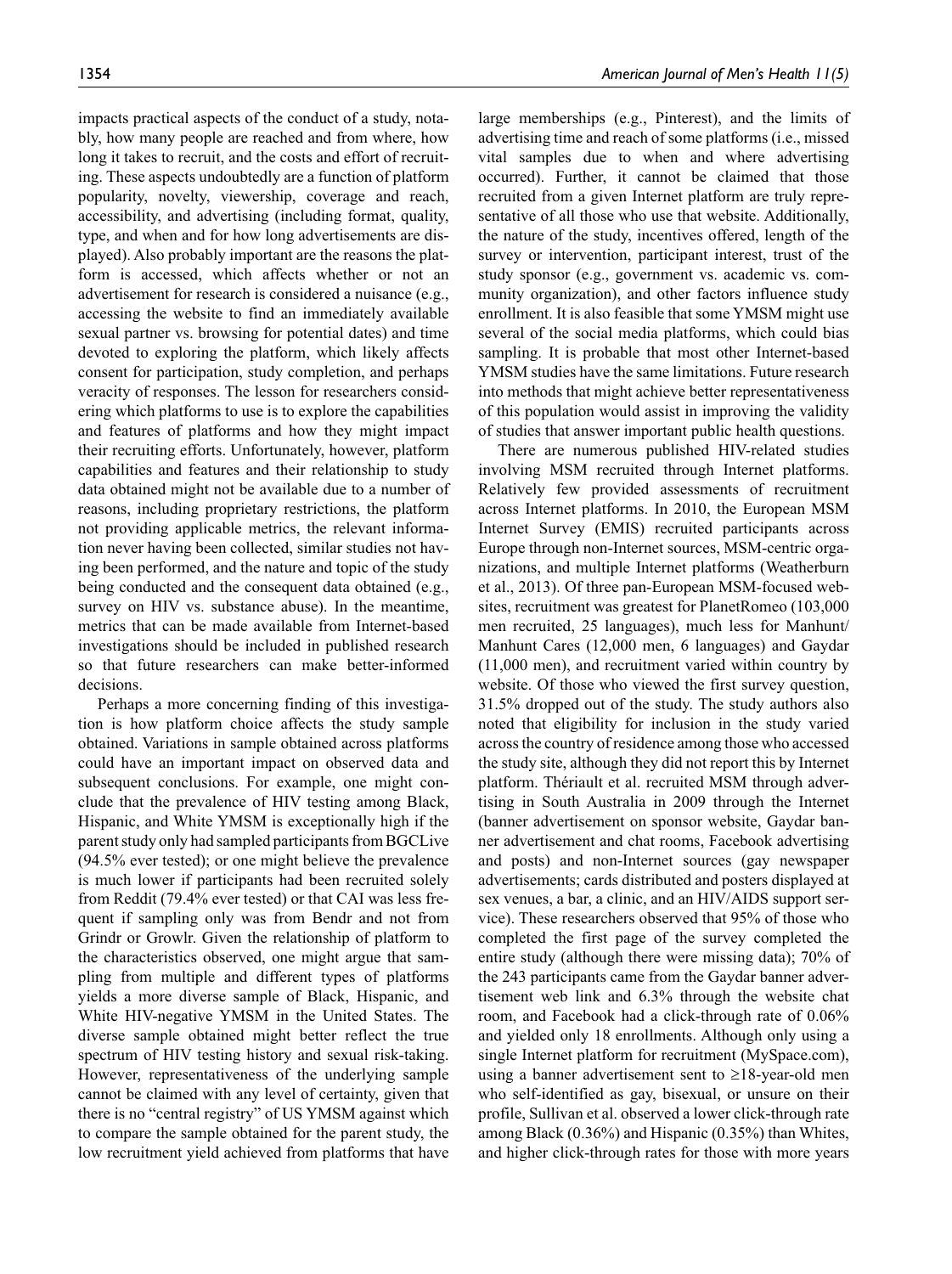of formal education and who self-identified as gay or bisexual (Sullivan, 2011). Of 9005 participants, 69% completed the 30-minute survey, and completion was greater among White (77%) than Hispanic (71%) and Black (66%) participants. These investigations concur with the findings from this current investigation of recruitment variations by Internet platform and race/ ethnicity.

Of MSM-focused published investigations that compared participant characteristics (demographic characteristics, HIV testing history, sexual risk-taking behaviors, or other aspects) by recruitment source, several used single (Grov, 2012; Grov & Crow, 2012; Grov, Rendina, & Parsons, 2014; Hernandez-Romieu et al., 2014; Hospers, Kok, Harterink, & de Zwart, 2005; Mor & Dan, 2012; Saxton, Dickson, & Hughes, 2013) instead of multiple (Bolding, Davis, Hart, Sherr, & Elford, 2005; Elford, Bolding, Davis, Sherr, & Hart, 2004a, 2004b; Fernandez-Davila, Lupianez-Villanueva, & Zaragoza Lorca, 2012; Fernandez-Davila & Zaragoza Lorca, 2009; Leung, Poon, & Lee, 2015; Parsons, Vial, Starks, & Golub, 2013; Sanchez, Sineath, Kahle, Tregear, & Sullivan, 2015; Sanchez, Smith, Denson, Dinenno, & Lansky, 2012; Tsui & Lau, 2010; van den Boom et al., 2015; Vial, Starks, & Parsons, 2014; Zhang, Bi, Lv, Zhang, & Hiller, 2008) platforms for recruitment, unlike this current investigation. These studies often compared participants recruited via the Internet to those recruited in person at MSM-associated venues (e.g., bars, bathhouses, special events) or through other "off-line" methods. Studies using multiple platforms typically compiled participants into a single Internet group and did not compare participants recruited across individual platforms as done in this current investigation. For example, investigators from Hunter College contrasted adult MSM recruited via multiple MSM-targeted websites (e.g., gay, squirt, blackgaychat) and non-MSM-specific (e.g., Facebook) websites to those recruited using field-based (bars and clubs, bookstores, coffee shops, and street fairs) strategies in New York City (Parsons et al., 2013; Vial et al., 2014). Internet-recruited participants from all sources were more often older, White, HIV infected, and reported more frequent drug use and higher sexual risktaking behaviors than field site-recruited participants; however, those recruited from MSM "dating/hookup" websites tended to be older, while those recruited from Facebook were more likely to use stimulant drugs. In 2010, van Dem Boom et al. compared MSM participants from sex and non-sex venues in The Netherlands to those recruited from six dating websites and two social network websites (van den Boom et al., 2015). Social network-recruited participants tended to be younger, had completed fewer years of formal education, and held different views about condom use than those from the dating websites. In the American Men's Internet Survey, Sanchez et al. compared MSM recruited by four types of Internet platforms, which they termed gay social networking (2 websites), gay general interest (3 websites), general social networking (1 website), and geospatial social networking (1 website) Internet platforms (Sanchez et al., 2015). Participants recruited from the geospatial social networking website were less likely to be White and ≤40 years old, yet more likely to live in the southern US, in an urban area, and be HIV infected. In a meta-analysis of 14 studies comparing CAI prevalence of MSM recruited "online" versus "off-line," Yang et al. observed widely discrepant CAI prevalence values for "online"-recruited MSM from 9.8% to 59.9%; they attributed these variations to individual study sample size, Internet recruiting platforms, global region, and definitions of CAI (Yang, Zhang, Dong, Jin, & Han, 2014). Although not comparing individual platforms, these aggregated data studies nevertheless support the finding that choice of Internet platform can greatly affect the collected data and conclusions drawn about MSM from the observations.

#### *Limitations*

This investigation had several limitations. The study population was not a random sample, and the quality of the sample cannot be verified. The results for each Internet platform cannot be generalized to the entire population or of that platform's user base. Because Internet platforms are changing constantly with respect to advertising, popularity, user base, and other features, it is possible that future studies will find different results than those reported here. The inclusion of other Internet platforms, use of different advertising approaches, and other study procedures also might give dissimilar outcomes. While measures were taken to reduce fraud, it cannot be guaranteed that participants answered the survey questionnaire truthfully or accurately, or only once. Because the parent study was limited by the sample size obtained, larger sample sizes might have demonstrated significant differences among platforms that this current investigation could not detect. The use of 95% CIs to compare platforms can also reduce the ability to detect differences, since a common variance is not calculated between or among platforms. However, presenting pairwise comparisons between platforms would have been difficult to interpret due to the large number of platforms involved and because of greater chances for Type I errors from multiple comparisons. Although there was a small amount of missing data, missing values were not imputed. Missing data might have caused small errors in estimations and comparisons, but the impact should be minimal.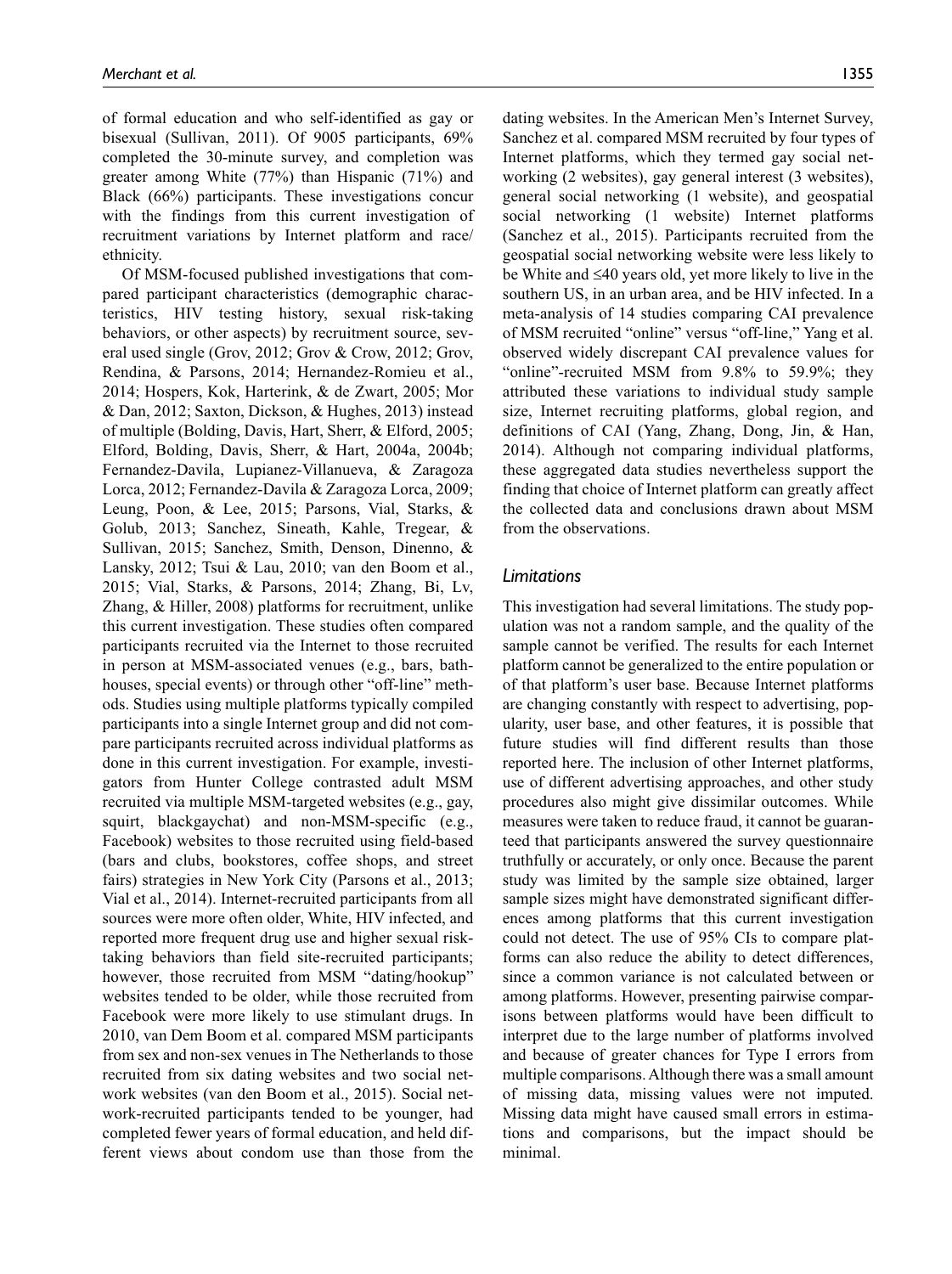### **Conclusions**

In conclusion, the results of this investigation make evident how Internet platform choice affects recruitment and participant diversity, which, in turn, impacts observations and conclusions. Researchers should carefully consider during the planning stage the recruitment needs for their investigation with respect to the available data about Internet platforms. Researchers also should make available detailed metrics about their Internet recruitment data as explicitly as possible to guide future researchers as to which Internet platform best suits their needs. Creating cost-effective, efficient, and standardized procedures for recruiting YMSM through Internet platforms only can be done through such transparency.

#### **Acknowledgments**

The authors gratefully recognize the assistance of Ms. Sarah Marks in the production of this manuscript and Mr. Ian Donaghy in the execution of this study.

#### **Declaration of Conflicting Interests**

The author(s) declared no potential conflicts of interest with respect to the research, authorship, and/or publication of this article.

#### **Funding**

The author(s) disclosed receipt of the following financial support for the research, authorship, and/or publication of this article: This research was supported by a grant from the National Institute of Nursing Research (R21 NR023869). ClinicalTrials. gov Identifier: NCT02369627

#### **References**

- Bolding, G., Davis, M., Hart, G., Sherr, L., & Elford, J. (2005). Gay men who look for sex on the Internet: Is there more HIV/STI risk with online partners? *AIDS*, *19*(9), 961–968.
- Elford, J., Bolding, G., Davis, M., Sherr, L., & Hart, G. (2004a). The Internet and HIV study: Design and methods. *BMC Public Health*, *4*, 39. doi:10.1186/1471-2458-4-39
- Elford, J., Bolding, G., Davis, M., Sherr, L., & Hart, G. (2004b). Web-based behavioral surveillance among men who have sex with men: A comparison of online and offline samples in London, UK. *Journal of Acquired Immune Deficiency Syndromes*, *35*(4), 421–426.
- Fernandez-Davila, P., Lupianez-Villanueva, F., & Zaragoza Lorca, K. (2012). [Attitudes toward online HIV/sexually-transmitted infection prevention programs and Internet user profiles among men who have sex with men]. *Gaceta Sanitaria*, *26*(2), 123–130. doi:10.1016/j. gaceta.2011.06.011
- Fernandez-Davila, P., & Zaragoza Lorca, K. (2009). [Internet and sexual risk in men who have sex with men]. *Gaceta Sanitaria*, *23*(5), 380–387. doi:10.1016/j. gaceta.2008.11.004
- Grov, C. (2012). HIV risk and substance use in men who have sex with men surveyed in bathhouses, bars/clubs, and on Craigslist.org: Venue of recruitment matters. *AIDS and Behavior*, *16*(4), 807–817. doi:10.1007/s10461-011- 9999-6
- Grov, C., & Crow, T. (2012). Attitudes about and HIV risk related to the "most common place" MSM meet their sex partners: Comparing men from bathhouses, bars/clubs, and Craigslist.org. *AIDS Education and Prevention*, *24*(2), 102–116. doi:10.1521/aeap.2012.24.2.102
- Grov, C., Rendina, H. J., & Parsons, J. T. (2014). Comparing three cohorts of MSM sampled via sex parties, bars/clubs, and Craigslist.org: Implications for researchers and providers. *AIDS Education and Prevention*, *26*(4), 362–382. doi:10.1521/aeap.2014.26.4.362
- Hernandez-Romieu, A. C., Sullivan, P. S., Sanchez, T. H., Kelley, C. F., Peterson, J. L., Del Rio, C., . . .Rosenberg, E. S. (2014). The comparability of men who have sex with men recruited from venue-time-space sampling and facebook: A cohort study. *JMIR Research Protocols*, *3*(3), e37. doi:10.2196/resprot.3342
- Hospers, H. J., Kok, G., Harterink, P., & de Zwart, O. (2005). A new meeting place: Chatting on the Internet, e-dating and sexual risk behaviour among Dutch men who have sex with men. *AIDS*, *19*(10), 1097–1101.
- Leung, K. K., Poon, C. M., & Lee, S. S. (2015). A comparative analysis of behaviors and sexual affiliation networks among men who have sex with men in Hong Kong. *Archives of Sexual Behavior*, *44*(7), 2067–2076. doi:10.1007/s10508- 014-0390-3
- Merchant, R.C., Clark, M.A., Liu, T., Rosenberger, J.G., Romanoff, J., Bauermeister, J., . . . Mayer, K.H. (2017). Preferences for oral fluid rapid HIV self-testing among social media-using young black, Hispanic, and white menwho-have-sex-with-men (YMSM): implications for future interventions. *Public Health*, *145*, 7–19. doi: 10.1016/j. puhe.2016.12.002
- Mor, Z., & Dan, M. (2012). Knowledge, attitudes, sexual practices and STI/HIV prevalence in male sex workers and other men who have sex in Tel Aviv, Israel: A cross-sectional study. *Sexually Transmitted Infections*, *88*(8), 574– 580. doi:10.1136/sextrans-2011-050290
- Parsons, J. T., Vial, A. C., Starks, T. J., & Golub, S. A. (2013). Recruiting drug using men who have sex with men in behavioral intervention trials: A comparison of internet and field-based strategies. *AIDS and Behavior*, *17*(2), 688–699. doi:10.1007/s10461-012-0231-0
- Pequegnat, W., Rosser, B. R., Bowen, A. M., Bull, S. S., DiClemente, R. J., Bockting, W. O., . . .Zimmerman, R. (2007). Conducting Internet-based HIV/STD prevention survey research: Considerations in design and evaluation. *AIDS and Behavior*, *11*(4), 505–521. doi:10.1007/s10461- 006-9172-9
- Sanchez, T., Smith, A., Denson, D., Dinenno, E., & Lansky, A. (2012). Internet-based methods may reach higherrisk men who have sex with men not reached through venue-based sampling. *Open AIDS Journal*, *6*, 83–89. doi:10.2174/1874613601206010083